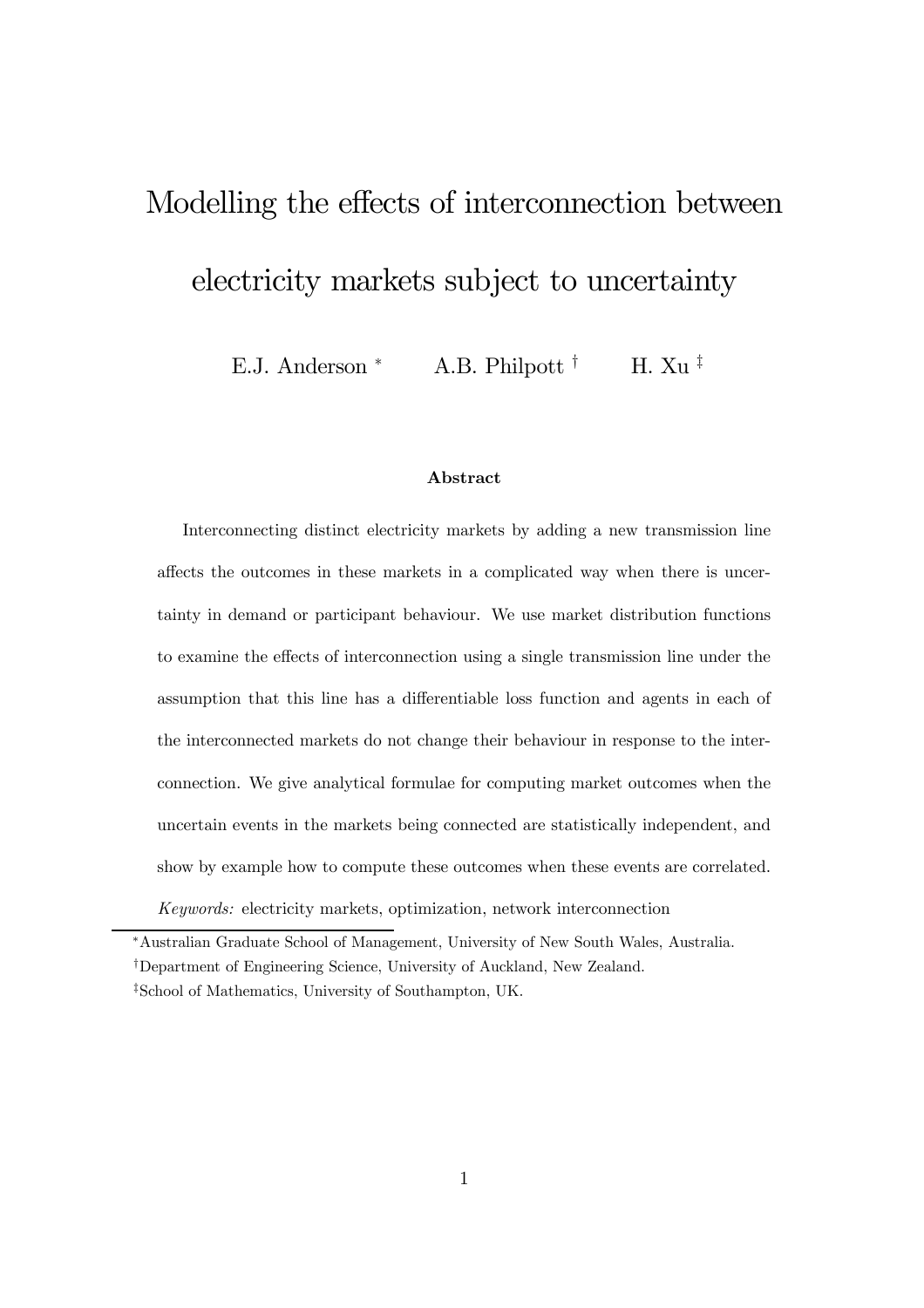### 1 Introduction

Over the last decade, there has been considerable interest in the design and operation of wholesale markets for electricity generation and distribution (see [16] and [15] for surveys of these developments). Recently attention has focussed on the transmission infrastructure needed to support these markets. This infrastructure can be provided by central planners, or through a merchant transmission investment model (see e.g. [12]). A question of interest to a provider of transmission investment is the effect on market outcomes (electricity dispatch and prices) of making changes to the transmission system. This question has been addressed by Borenstein et al. [6], who consider strategic generators operating in a deterministic setting.

This paper provides a methodology for investigating the effects of building a transmission line to connect two previously separate electricity markets when there is uncertainty in demand and participant behaviour. Cross-border interconnections between electricity markets are being planned or proposed in many regions around the world including North America, Australia, and Europe. It is not hard to see that connecting two separate networks by a single link will admit an increased trade in electricity. However quantifying the exact effect on dispatch and prices after the connection is not straightforward, and requires some careful modelling. A natural approach would be to construct a computer simulation of the new market. This paper shows how one might attack this problem analytically.

Our focus in this paper is on a model in which each market is a nodal electricity pool market, characterized by a central dispatch and pricing mechanism. In a pool market the price of electricity in each trading period is determined by solving an optimization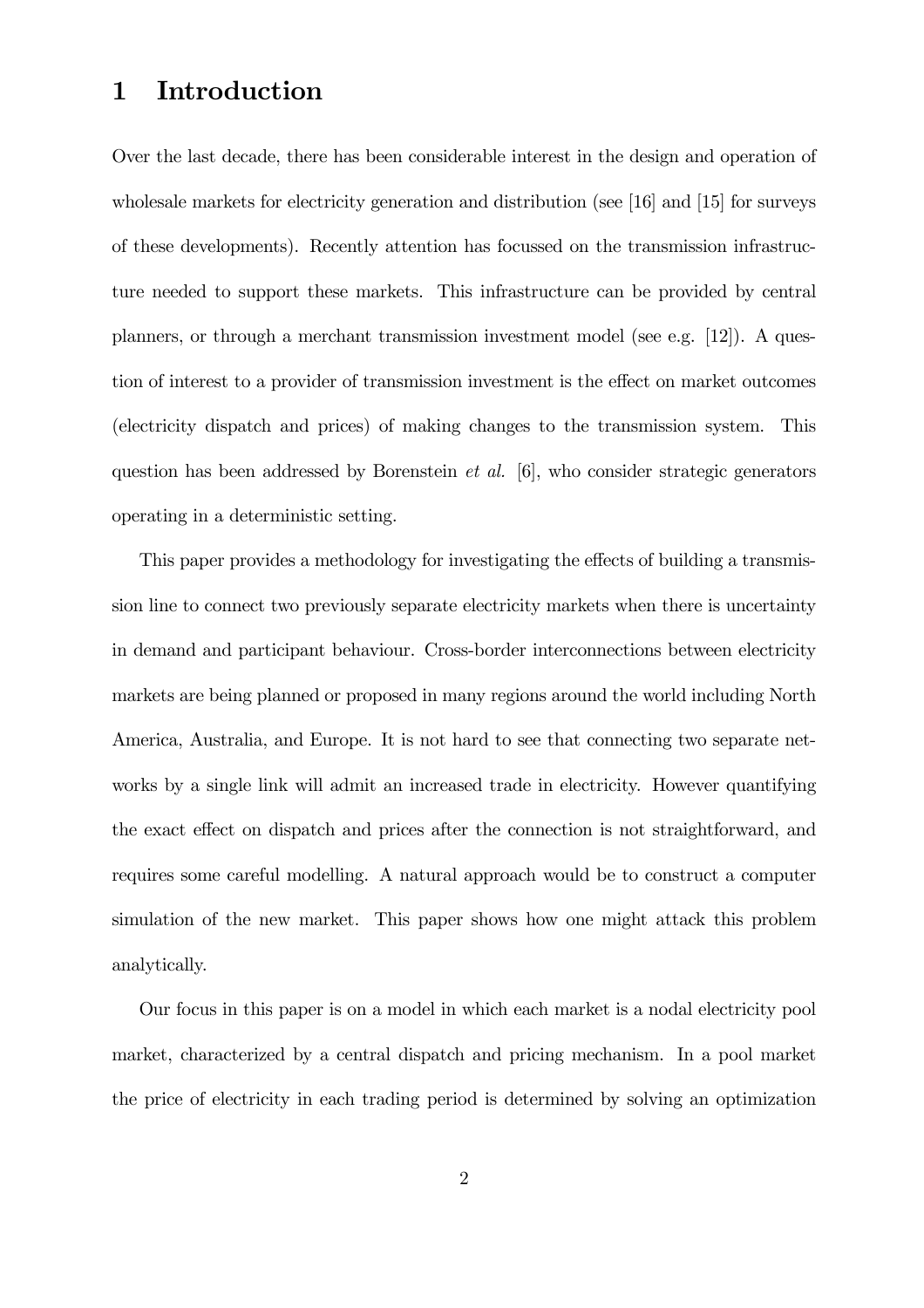problem that matches supply and demand so as to minimize the total revealed cost of power delivery. The cost to be minimized in pool markets is provided by the prices attached to offers made by generators in the form of supply curves that define how much a generator will supply at any given price. In a perfectly competitive market, the generation can be assumed to be offered at its marginal cost. However, in an oligopoly, generators will offer supply curves with the objective of maximizing their profit, and so the dispatch and price outcomes then depend on the strategic behaviour of generators.

One approach to modelling behaviour of electricity generators in nodal electricity markets is to look for a Nash equilibrium strategy for the market participants. Since the actions of the generators are represented by supply functions, we would like to obtain supply function equilibria. This is the approach taken by Green and Newbery [10] and Anderson and Philpott [3], building on the analysis of Klemperer and Meyer [13], but these papers consider the simplest case with just one node in the network. Unfortunately it is very difficult to find a supply function equilibrium in a network with transmission constraints, and in some cases an equilibrium may not exist. A number of authors have proposed simplifications. Often competition is restricted to Cournot bidding of quantities (see e.g.  $[7]$ ,  $[14]$ ,  $[11]$ ). These formulations can lead to types of mixed linear complementarity problem, which can be solved for large systems. Alternatively one might work with supply functions but restrict the form of supply function offered, for example to affine functions [5] or piecewise affine functions [4]. A different approach adopted by [9] is to assume a conjectured supply function response of the other generators - this correctly supposes that changes in price will lead to changes in the quantity dispatched from other generators, but does so in a way that may not match the actual supply function response at equilibrium.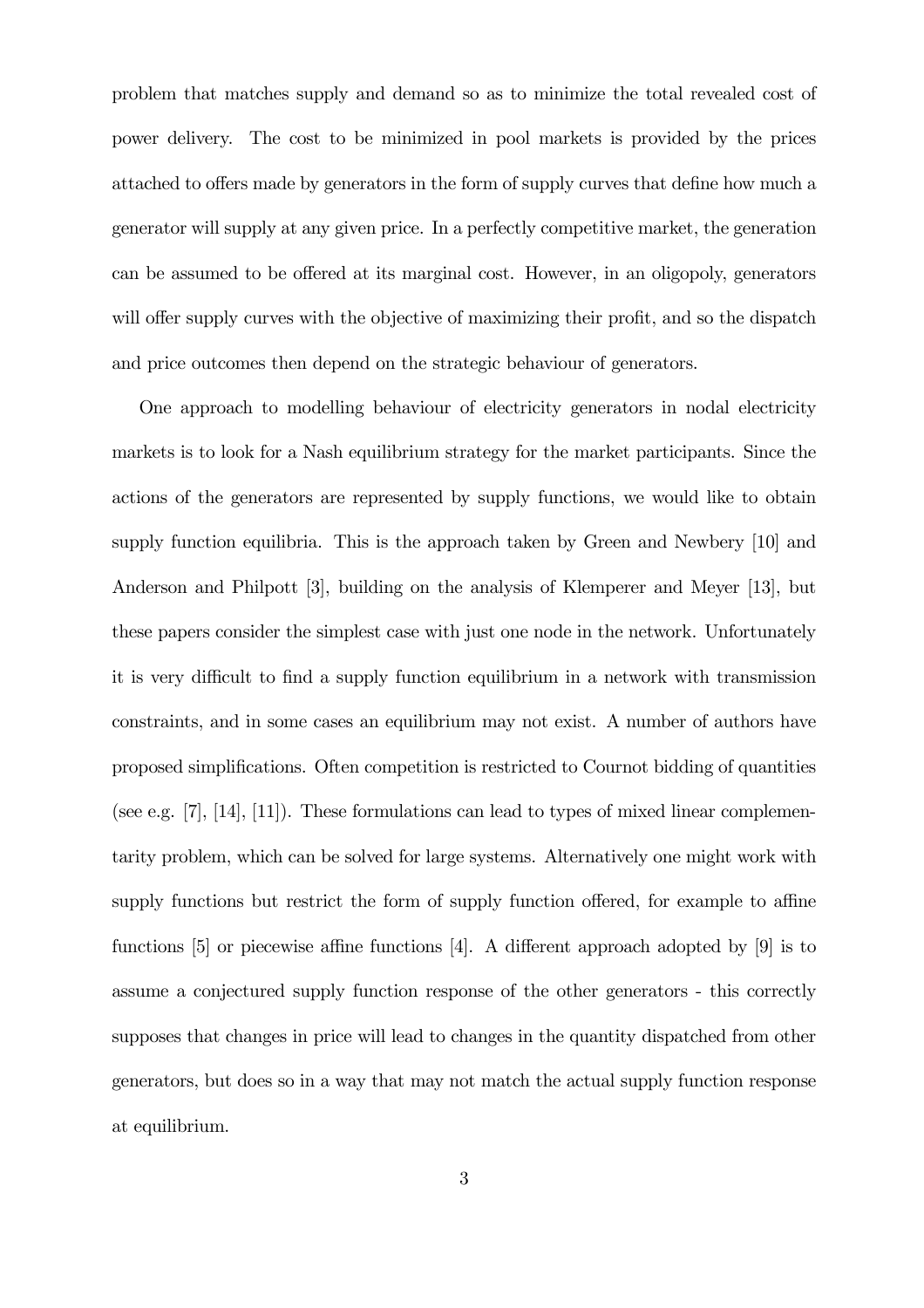As mentioned above, this paper is concerned with the flow that occurs on a link joining two otherwise disconnected subnetworks. Our framework is stochastic - we provide formulae for the probability distributions for the flow on the link (and the line rental that it earns).

Our discussion illuminates the importance of correlation and independence between demand at different locations - this would not emerge from a deterministic analysis. It is important to realise that the probability distributions of nodal prices are not exogenous in our model - after interconnection they alter in response to the changes in transmission. However a significant restriction is that we do not consider the strategic behaviour of generators in response to the addition of the interconnection. This would lead to equilibrium considerations, and as we have already mentioned, such an analysis is intractable.

The approach we follow is based on the concept of a market distribution function introduced in [2]. Market distribution functions capture the effects on prices of changes in demand (or injections across a link), and so they provide a natural tool for investigating the effects of interconnecting two networks. The market distribution function  $\psi(q, p)$  at any node is defined to be the probability that a generator at this node who makes a single offer to supply an amount q at price  $p$  is not fully dispatched by the market. In the case of a single node,  $\psi(q, p)$  can be thought of in terms of different possible realisations for the supply functions  $S_k(\cdot)$  used by the other generators  $(k = 1, ..., K)$  and the (random) demand h. A single realisation  $\omega$  gives supply functions  $S_k^{(\omega)}(p)$  and a demand quantity  $h^{(\omega)}$ . In this framework  $\psi(q, p)$  is the probability of those events  $\omega$  where  $h^{(\omega)}$  is less than  $q + \sum_{k=1}^{K} S_k^{(\omega)}(p)$ . This interpretation does not apply in a nodal market, in which generation is offered at nodes of a constrained transmission network. Here the dispatch and prices are determined, not by the intersection of two curves, but by the primal and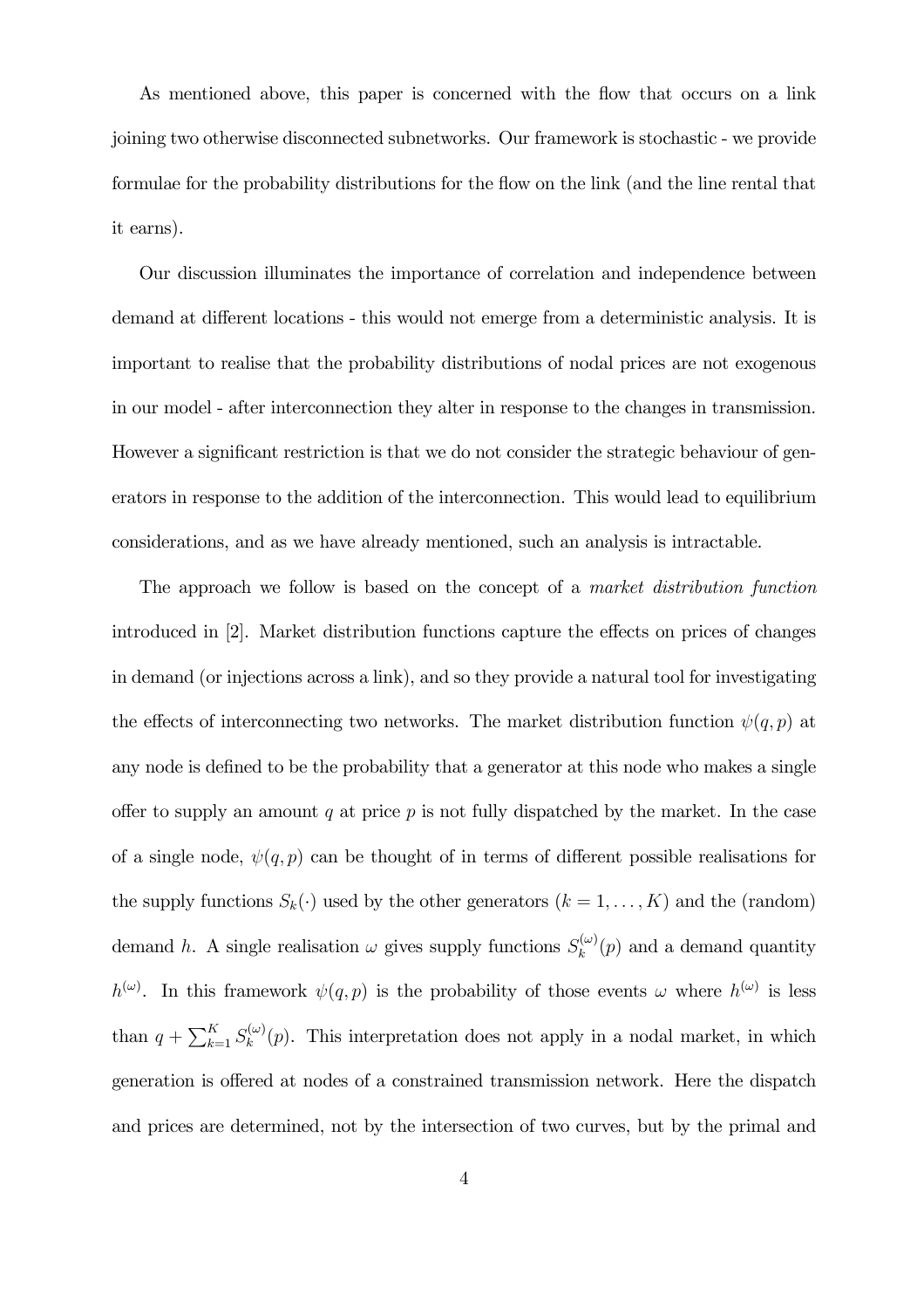dual solutions of a convex optimization problem. In a nodal market, a separate market distribution function must be defined for each node.

The paper is laid out as follows. In the next section we give an overview of nodal electricity markets that are dispatched using convex optimization models. An understanding of these models is necessary to understand the effects of transmission losses on dispatch and prices. In section 3 we study the connection of two markets in which the behaviour of participants and the demand in each component is assumed to be independent. We prove three theorems that respectively give formulae for the probability distribution of line flows after connection, the probability distribution of line rentals after connection, and the market distribution function at the connecting nodes. In section 4 we consider the more realistic situation in which the market behaviours and demands are correlated, and illustrate by example some of the effects that different degrees of correlation have on market outcomes.

### 2 Nodal electricity markets

When the generators offer at nodes of a constrained transmission network, the dispatch and prices are determined by a convex optimal dispatch problem (called the *pricing prob*lem in [2]), which delivers an optimal primal solution defining the dispatch at each node and an optimal dual solution defining a set of nodal prices.

This problem can be formulated as follows. Suppose the network has N nodes with indices  $i = 1, 2, ..., N$ , and there are K market participants indexed  $k = 1, 2, ..., K$ , where each market participant  $k$  is assumed to be located at a single node. We denote by  $K(i)$  the set of participants at node i.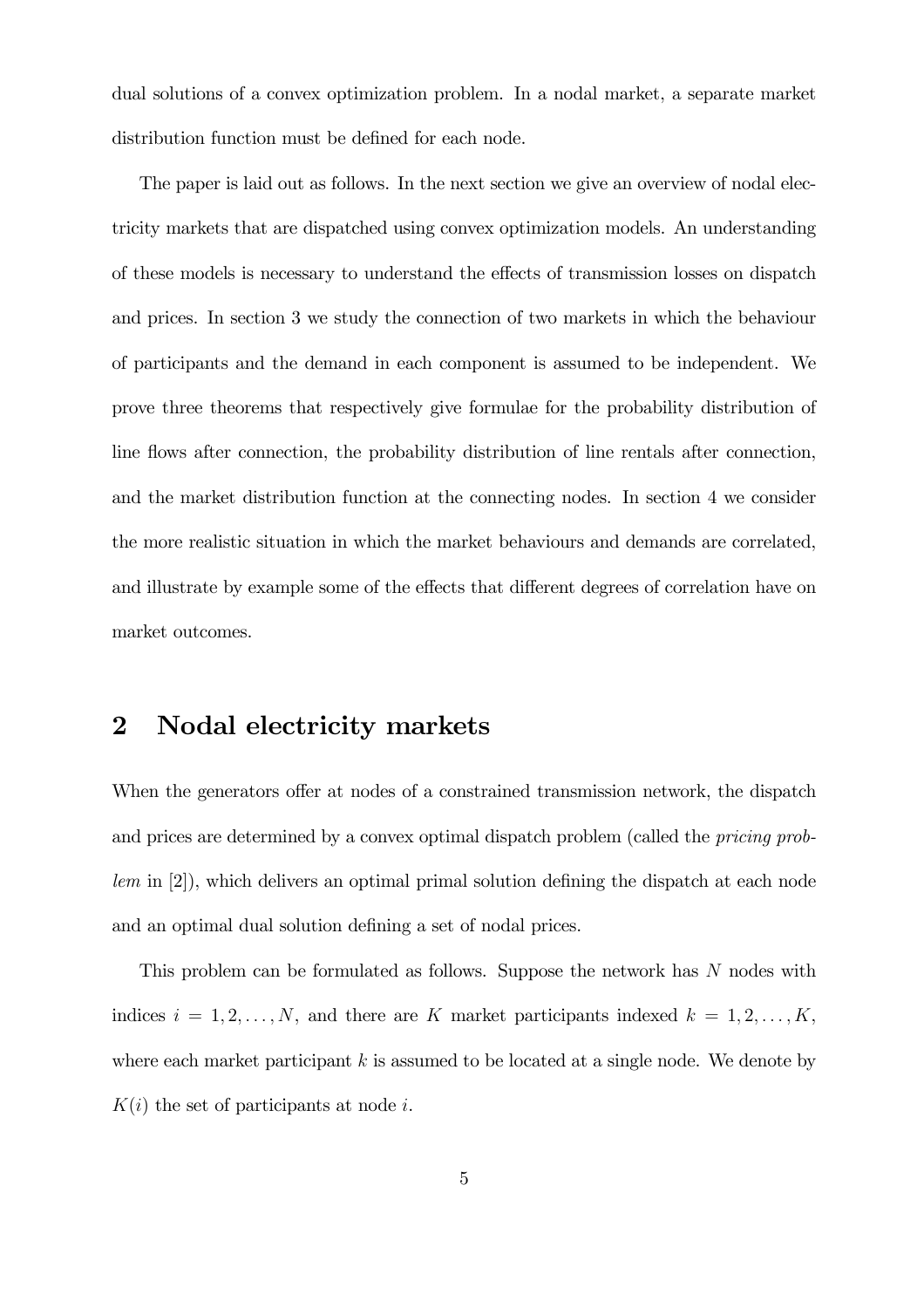Let  $u_k$  denote the net injection of energy of market participant k. The cost of injection  $u_k$  is represented by the nondecreasing convex function  $C_k(u_k)$ . For those participants k who buy power we treat their purchase as a negative injection, i.e.  $u_k \leq 0$  with  $C_k(u_k) \leq 0$ defined over this range. The cost function  $C_k$  should be thought of as a notional cost. For generators it is the integral of the inverse supply curve rather than the actual generation costs, and for demand-side participants it represents their bids into the market. The net injection  $u_k$  of each participant is typically constrained by capacity bounds, denoted collectively by  $u \in U$ , where u is the vector of K injections and U is a convex subset of  $R<sup>K</sup>$ . We distinguish demand-side participants who bid for power (through a curve  $C<sub>k</sub>$ ) from inelastic demand, which is denoted by  $d_i$ ,  $i = 1, 2, \ldots, N$ .

For each  $j>i$ ,  $v_{ij}$  is defined to be the flow of energy sent from node i to node j. Here  $v_{ij}$  is unrestricted in sign, but must be chosen so that the vector  $v \in V$ , where V is constructed to account for the specific transmission and security constraints that apply to the market in which the pricing problem is solved. The form of our pricing model is motivated by the Australian and New Zealand pricing and dispatch models described by Alvey et al [2]. In this context V includes the loop-flow constraints of a linearized DC load flow, along with linear constraints that are added to the model to ensure robustness of the solution in case of contingencies.

In addition the losses on each link  $(i, j)$  are modelled by a strictly increasing concave differentiable function  $\tau_{ij}$  whereby a flow of  $v_{ij}$  entering the line at i results in a flow out at j of  $\tau_{ij}(v_{ij})$ . (The standard approximations of active power losses in transmission networks based on DC load flow are based on quadratic loss functions.) In practice this function will have  $\tau_{ij}(0) = 0$ , and losses in lines will be symmetric so that  $\tau_{ij}(-v_{ij}) = -\tau_{ij}^{-1}(v_{ij})$ which gives  $\tau'_{ij}(0) = 1$ . We assume that these properties hold throughout the paper.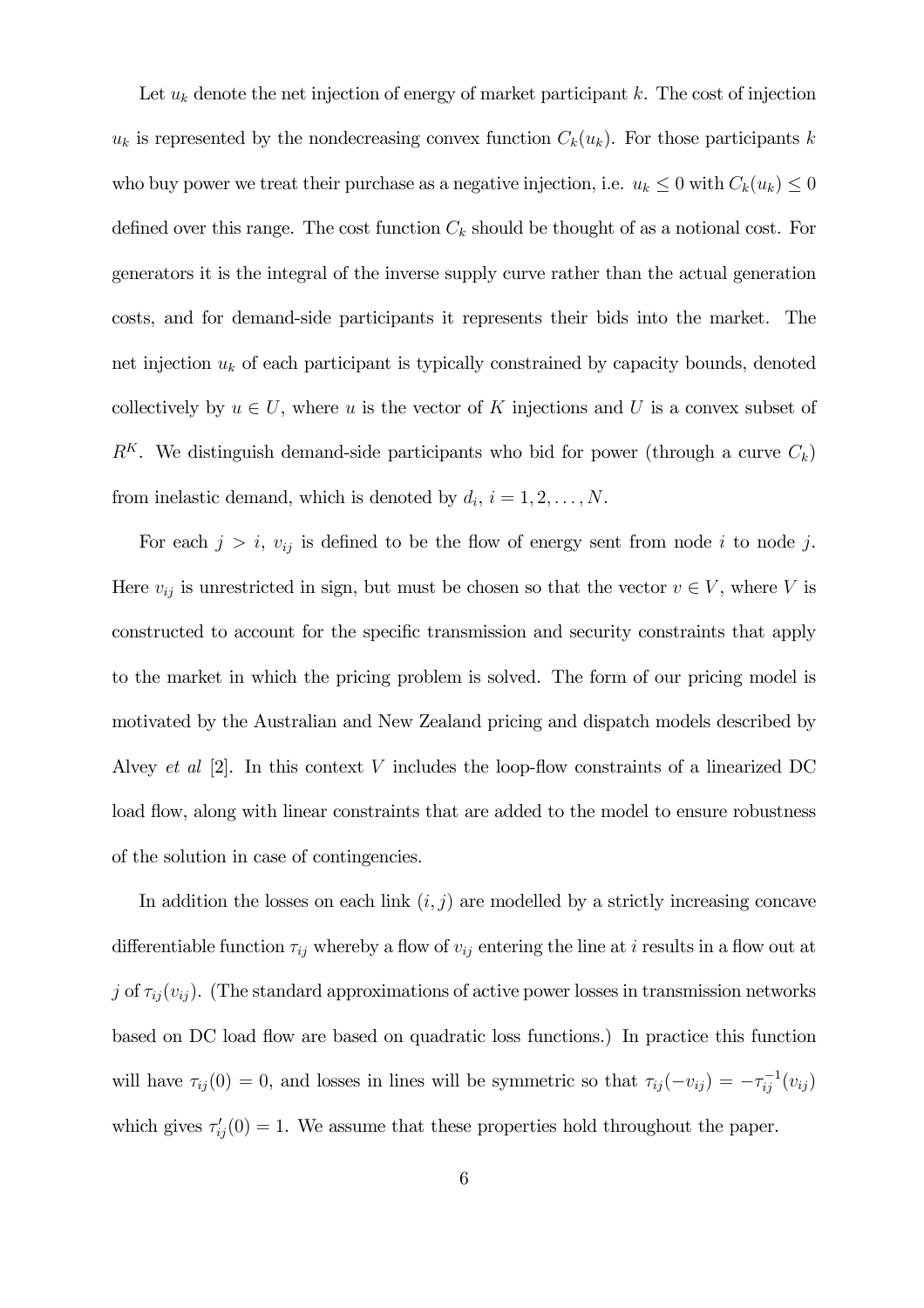

Figure 1: Smooth loss function compared with lossless capacitated line

The framework we have given also allows the representation of lines with fixed capacities as a limiting case. As an example consider the function, defined for positive  $v_{ij}$ , by

$$
\tau_{ij}(v_{ij}) = v_{ij} - \frac{\delta^2 v_{ij}^2}{\Gamma(\Gamma + 3\delta)(\Gamma + \delta - v_{ij})}, \text{ for } 0 \le v_{ij} \le \Gamma
$$
\n
$$
= \Gamma - \frac{\delta \Gamma^2}{(\Gamma + 3\delta)v_{ij}}, \text{ for } v_{ij} > \Gamma,
$$
\n(1)

with values for negative  $v_{ij}$  defined by  $\tau_{ij}(-v_{ij}) = -\tau_{ij}^{-1}(v_{ij})$ . This is differentiable and concave and has value 0 and derivative 1 when  $v_{ij} = 0$ . We have plotted this function in Figure 1 for  $\delta = 0.1$  and  $\Gamma = 4$ . As  $\delta$  approaches zero we approach the case where the line has no losses, but a fixed capacity of Γ.

The pricing problem is now formulated as

P: minimize<sub>u,v</sub>  $\sum_{k} C_k(u_k)$ subject to  $\sum_{k \in K(i)} u_k + \sum_{j < i} \tau_{ji}(v_{ji}) - \sum_{j > i} v_{ij} \ge d_i, \ \ i = 1, 2, \dots, N,$  $u \in U, v \in V.$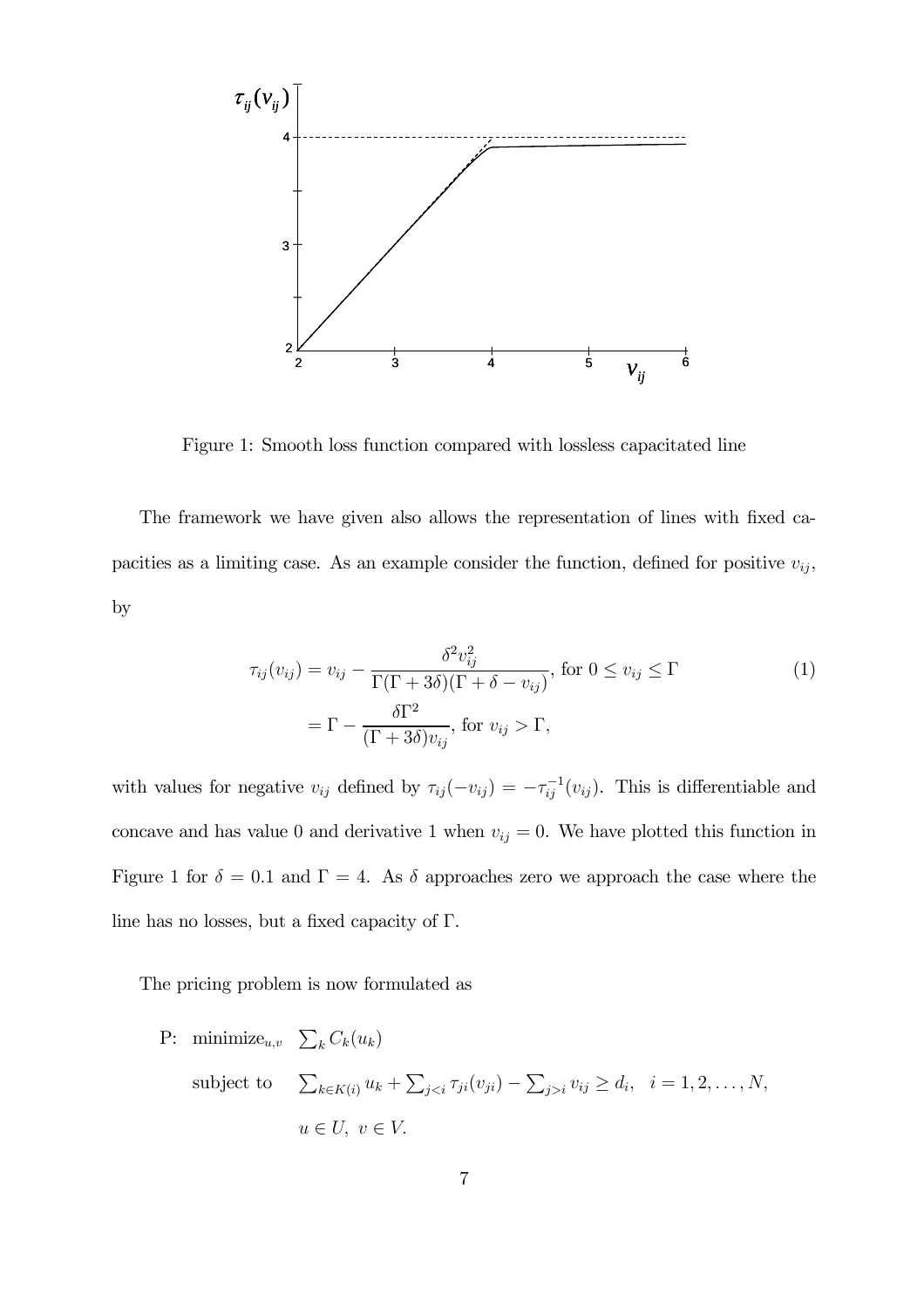Observe that to guarantee convexity, we use inequality flow balance constraints at each node. This allows the possibility of the free disposal of energy at each node, although in practice this will rarely occur. (A discussion of this issue can be found in [8]).

We will make use of primal and dual solutions to P under different realisations  $\omega$  of uncertain offers  $C_k^{(\omega)}(\cdot)$ ,  $k = 1, \ldots, K$ , and demand  $d_i^{(\omega)}$ ,  $i = 1, 2, \ldots, N$ . This will enable us to derive the market distribution function for a network that is constructed by linking two existing networks using a transmission line.

The nodal prices in a pool market can be found by solving a Lagrangian dual problem for P, which is to choose nonnegative prices  $p_i$ ,  $i = 1, 2..., N$ , to maximize  $E(p)$  where  $E(p)$  is the optimal value of

minimize<sub>u,v</sub> 
$$
\sum_k C_k(u_k) - \sum_i p_i(\sum_{k \in K(i)} u_k + \sum_{j < i} \tau_{ji}(v_{ji}) - \sum_{j > i} v_{ij} - d_i)
$$
  
subject to  $u \in U$ ,  $v \in V$ .

Since P is a convex problem, there will be nonnegative prices  $p_i$ , injections  $u_{ki}$ , and link flows  $v_{ji}$ , that are feasible for P, and satisfy

$$
E(p) = \sum_{k} C_k(u_k),
$$

thereby solving P and its dual problem. It is useful to formalize the optimality conditions as follows:

$$
p_i\left(\sum_{k\in K(i)} u_k + \sum_{ji} v_{ij} - d_i\right) = 0, \ i = 1, 2, \dots, N,
$$
 (2)

$$
\sum_{k \in K(i)} u_k + \sum_{j < i} \tau_{ji}(v_{ji}) - \sum_{j > i} v_{ij} \ge d_i, \, i = 1, 2, \dots, N,\tag{3}
$$

$$
u_k \in A_k(p_i), \, k \in K(i), \, i = 1, 2, \dots, N,\tag{4}
$$

$$
v \in B(p),\tag{5}
$$

$$
u \in U, v \in V, \ p_i \ge 0, \ i = 1, 2, \dots, N. \tag{6}
$$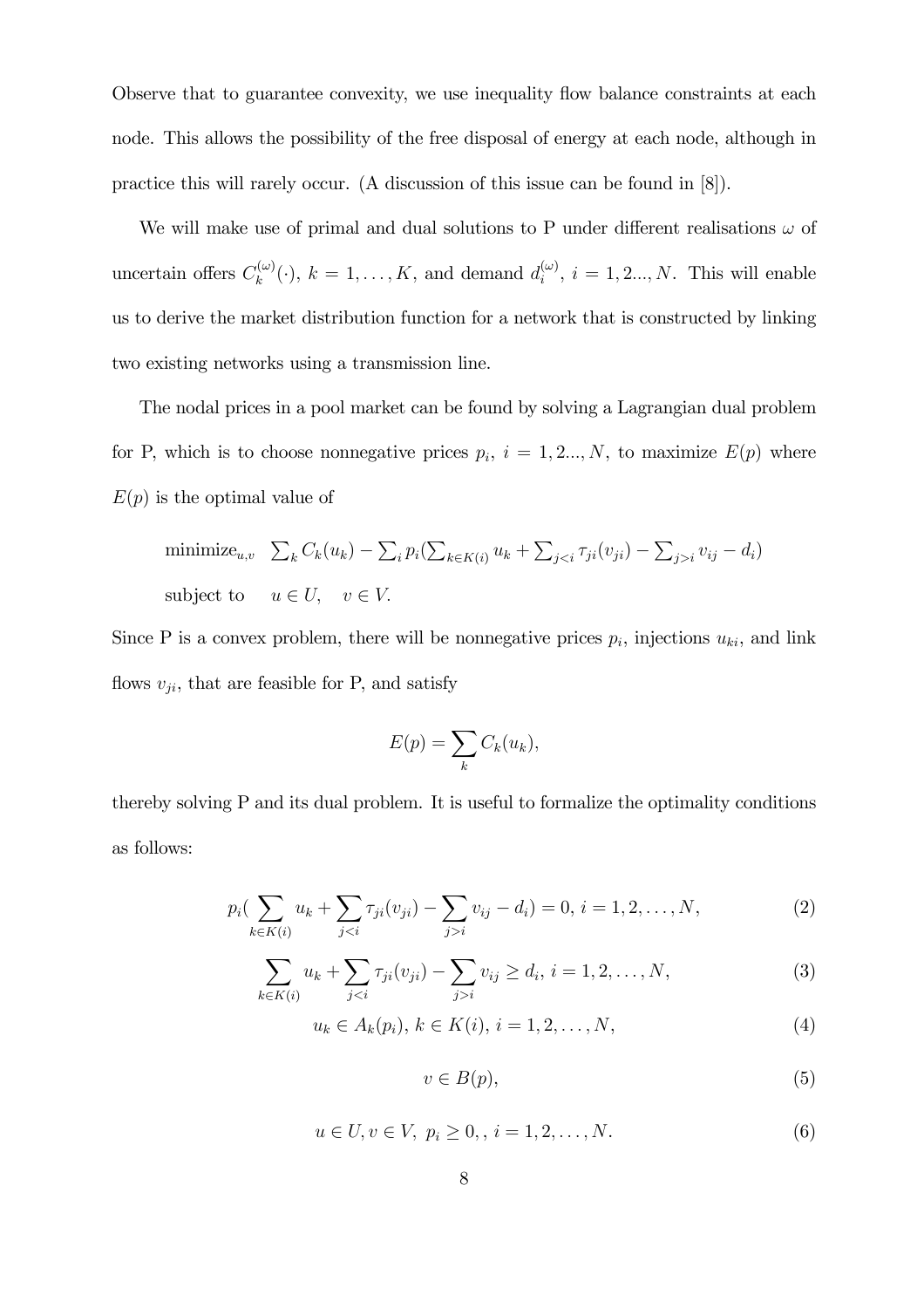Here  $A_k(p_i)$  is the set of injections from participant k that minimizes  $C_k(u_k) - p_i u_k$ over  $u \in U$ , and  $B(p)$  denotes the set of v that minimizes the Lagrangian subject to  $v \in V$ . Thus the optimality conditions (4) ensure that each generator (demand bid) is dispatched if the spot price exceeds (is below) their offer price. The optimality conditions (5) guarantee that the flow on each link is consistent with the prices at the endpoints. If for a particular link  $(i, j)$ , V does not constrain  $v_{ij}$ , then (5) for this link is equivalent to

$$
p_j \tau'_{ij}(v_{ij}) - p_i = 0. \tag{7}
$$

When we use the formula for  $\tau_{ij}$  given in (1) then this becomes

$$
p_i = p_j - \delta^2 \frac{(2\Gamma + 2\delta - v_{ij})v_{ij}}{\Gamma(\Gamma + 3\delta)(\Gamma + \delta - v_{ij})^2} p_j, \text{ for } 0 \le v_{ij} \le \Gamma
$$
  
= 
$$
\frac{\delta \Gamma^2}{(\Gamma + 3\delta)v_{ij}^2} p_j, \text{ for } v_{ij} > \Gamma.
$$
 (8)

A standard analysis of a line with no losses but a fixed capacity has two regimes. Prices at the two ends of the line are equal when flow is below capacity. On the other hand if flow is at the capacity of the line then the only constraint on prices is that the direction of flow is from the node with lower price to that with higher price. For very small values of  $\delta$  this is essentially the outcome from (8). When  $v_{ij} < \Gamma - \eta$  with  $\delta \ll \eta \ll \Gamma$  the second term is very small and we can take this as equalising the prices at the two ends of the line. This corresponds to a situation where the line is below capacity. However if  $v_{ij}$ is close to  $\Gamma$  then any outcome with  $p_i < p_j$  is possible. Specifically  $p_i$  moves from more than  $(3/4)p_j$  to less than  $(\delta/\Gamma)p_j$  as  $v_{ij}$  moves from  $\Gamma-\delta$  to  $\Gamma$ . Since  $\delta$  is very small these different price outcomes reflect only very small changes in flow. In the limit as  $\delta \to 0$  we exactly mimic the behaviour of the line with no losses and a capacity limit.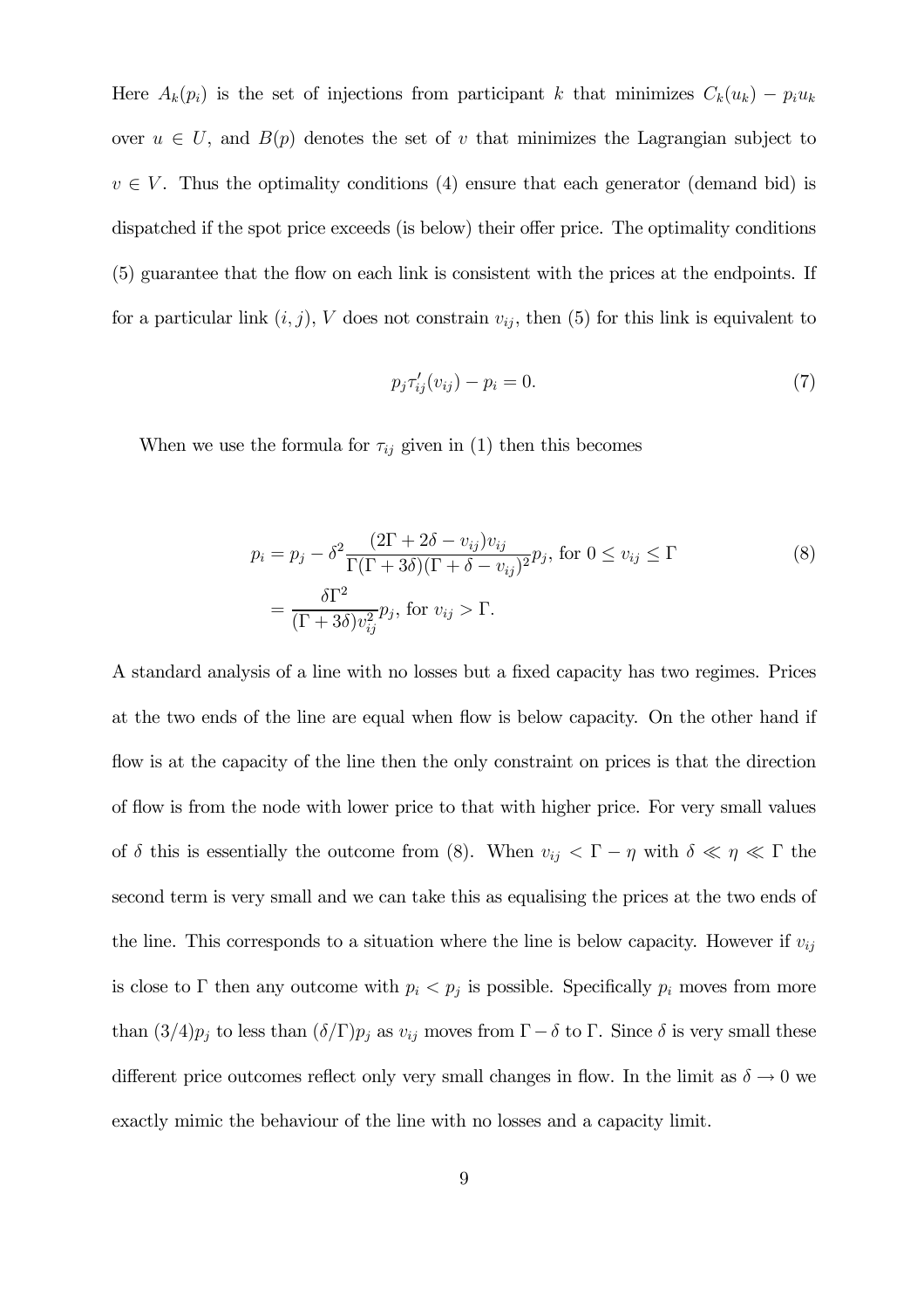In the pricing problems we consider in this paper, we will often assume that both the primal and dual solutions are unique. Uniqueness of the primal solution occurs when there is only one possible dispatch that can solve problem P. A unique set of prices will occur when the value of the optimal solution is a smooth function of the right hand sides. A range of possible prices signals a corner in the optimal value function. This may occur when either some loss function  $\tau_{ij}$  or some  $C_k$  is not smooth.

One situation when this uniqueness will not hold occurs when offers at the same node are made at the same price (corresponding to affine segments of two  $C_k$  curves which have the same derivative). This leads to circumstances where the market dispatch mechanism must use some sort of tie breaking or sharing rule to decide which generator is dispatched. Note that our uniqueness assumption is stronger than specifying a tie-breaking rule as it requires the pricing problem to deliver the unique primal and dual solutions automatically.

We need to make a careful distinction between a situation in which an offer is made at a certain node (as is used to define the  $\psi$  function) and a situation in which an injection is made at the same node, under an assumption that all the other offers and demand remain fixed (denoted by realisation  $\omega$ ). In case of an injection there is change in the right hand side of the flow balance constraint at the node in question, while in the case of the offer there is an additional  $u$  variable which appears in the objective function. However the two situations are closely connected as the following lemma shows.

**Lemma 1** If for some realisation  $\omega$ , P has a unique primal and dual optimal solution for every offer made at node n, then the following two statements are equivalent: (a) an offer of q at price p at node n is not fully dispatched; (b) an injection q at node n the price at n is strictly less than p.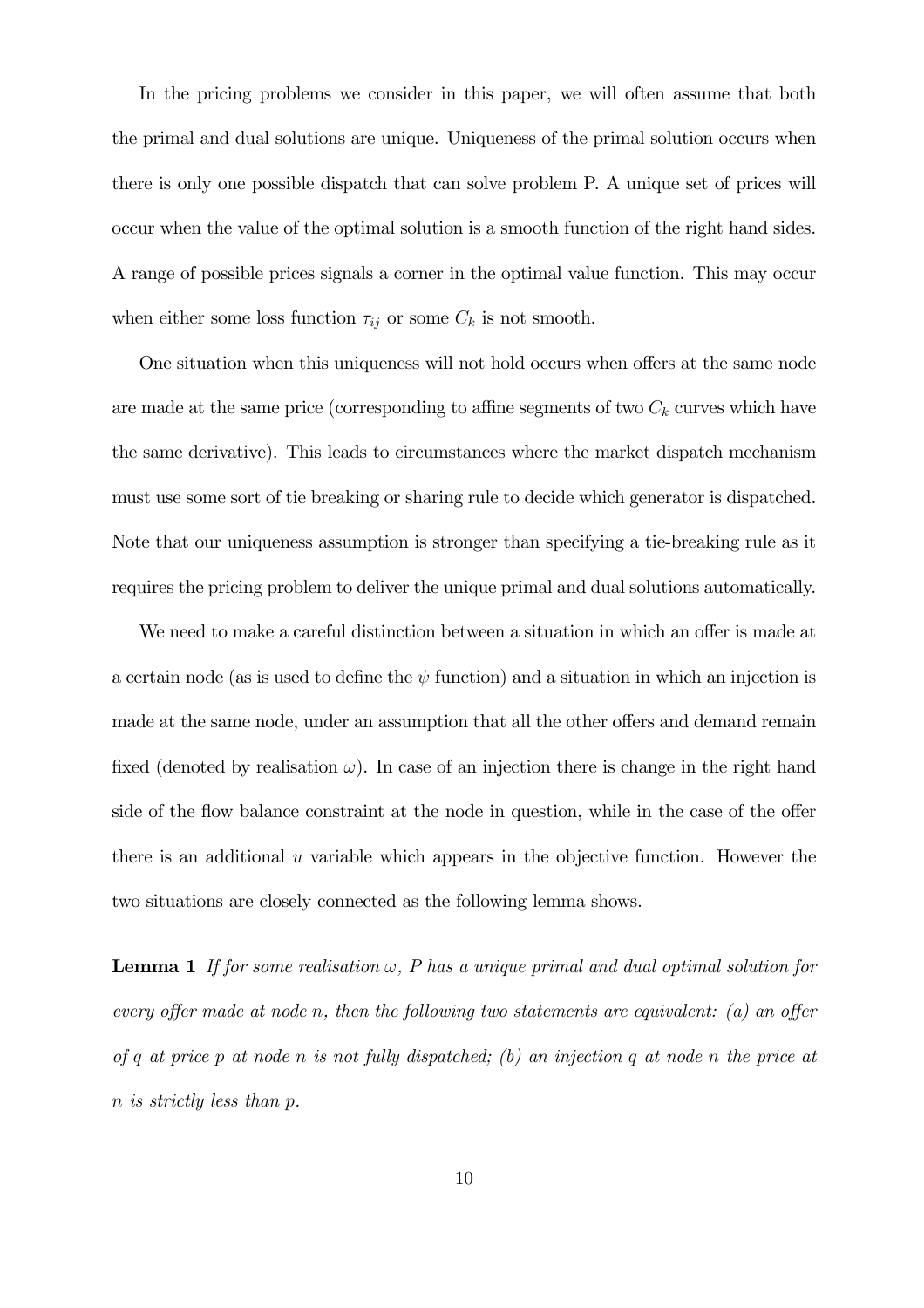**Proof.** Suppose that an offer of q at price p is made at node n for a fixed realisation  $\omega$ of demand and player offers. Write  $q^*$  for the amount dispatched from the offer and let  $p_n^*$  be the price at node n, both under realisation  $\omega$ . If  $(q, p)$  is not fully dispatched, then  $q^*$  < q and  $p_n^* \leq p$ . This implies that when, instead of this offer being made at n, there is an injection of  $q^*$  at n, then the power flows in the network are still feasible. Moreover the optimality conditions (2-6) are all still satisfied with the price at node n being  $p_n^*$ .

Now the optimal value function of the pricing problem is a convex function of demand for power at node n, with a (nondecreasing) slope equal to the clearing price at n. Thus increasing the injection (thereby decreasing demand) cannot increase the price, and so when the injection is q the price at node n is no greater than  $p_n^*$ , and hence no larger than p. If the injection of q leads to a price of p at node n, then the pricing problem with an offer of q at price p has an optimal solution under realisation  $\omega$  with this offer fully dispatched (again by considering the optimality conditions). This gives a different solution to the pricing problem, which contradicts the uniqueness assumption, and so we obtain (b).

Now suppose that an offer of q at price p is fully dispatched. In other words  $q^* = q$ and  $p_n^* \geq p$ . The flows in the network are feasible for the problem with an injection of q, and the prices satisfy  $(2-6)$  with this injection, and so  $p_n^*$  is the (unique) price at node n, which contradicts (b).  $\Box$ 

### 3 Connecting two networks

We now consider two distinct transmission networks, called North and South. We are interested in connecting North and South by a transmission line that connects node s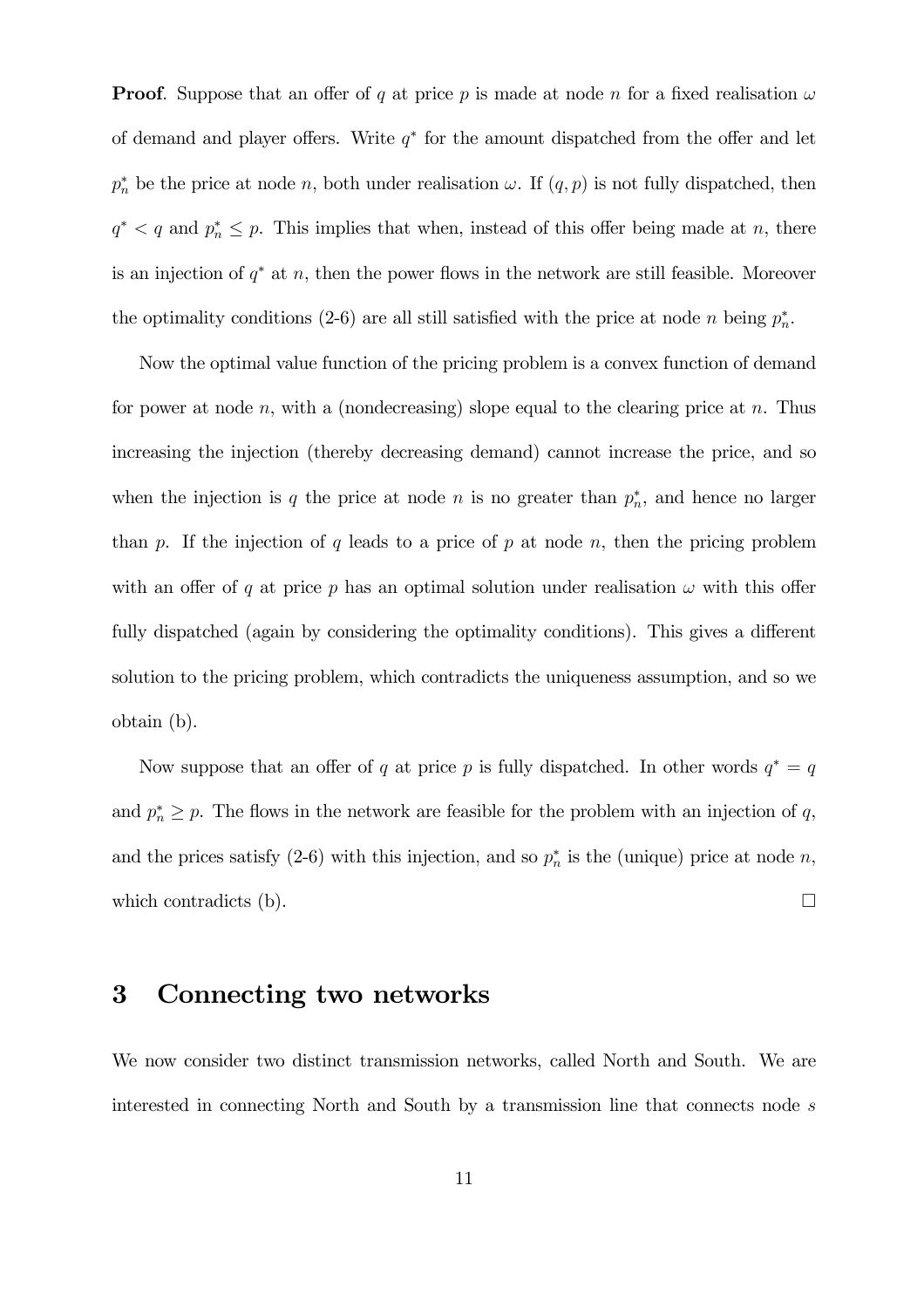in South with node  $n$  in North. The new line connecting  $s$  to  $n$  is assumed to have unlimited capacity but will incur losses in transmission given by a strictly increasing concave differentiable loss function  $\tau$ .

Since North and South are distinct, the link from s to n will not create any loop flows between North and South. We assume that there are no other constraints on the flow in this link. This means that the optimality condition  $(7)$  for the link sn is equivalent to

$$
p_n \tau'_{sn}(v_{sn}) - p_s = 0.
$$

In order to model the effects of interconnection, we need to consider the optimal dispatch problem in each network separately and its relationship to the optimal dispatch problem of the interconnected network. We write N and S for the North and South networks and we let S×N be the network consisting of N and S with interconnection from s to n. We denote by  $P_S$ ,  $P_N$ , and  $P_{S \times N}$  the pricing problems in the respective networks.

We first consider a single realisation for the demands and participant behaviour in each network. Suppose under this realisation that the price at node s before interconnection is  $p_s$  and the price at node n is  $p_n$ . After interconnection the prices are  $\tilde{p}_s$  and  $\tilde{p}_n$  and the flow in the link from  $s$  to  $n$  is  $y$ .

**Lemma 2** Suppose  $p_s < p_n$ . Then after interconnection  $y \ge 0$ , and  $p_s \le \tilde{p}_s \le \tilde{p}_n \le p_n$ . If  $P_S$  and  $P_N$  each have unique primal and dual solutions, then  $y > 0$ .

**Proof** Suppose  $p_s < p_n$  and  $y < 0$  after interconnection. Then because  $P_s$  is convex, the optimal dual variable at s is increasing with y, and so  $\tilde{p}_s \leq p_s$ . Similarly, P<sub>N</sub> is convex implies  $\tilde{p}_n \geq p_n$ . Thus  $\tilde{p}_s < \tilde{p}_n$ . However

$$
\tilde{p}_n \tau'_{sn}(y) = \tilde{p}_s,\tag{9}
$$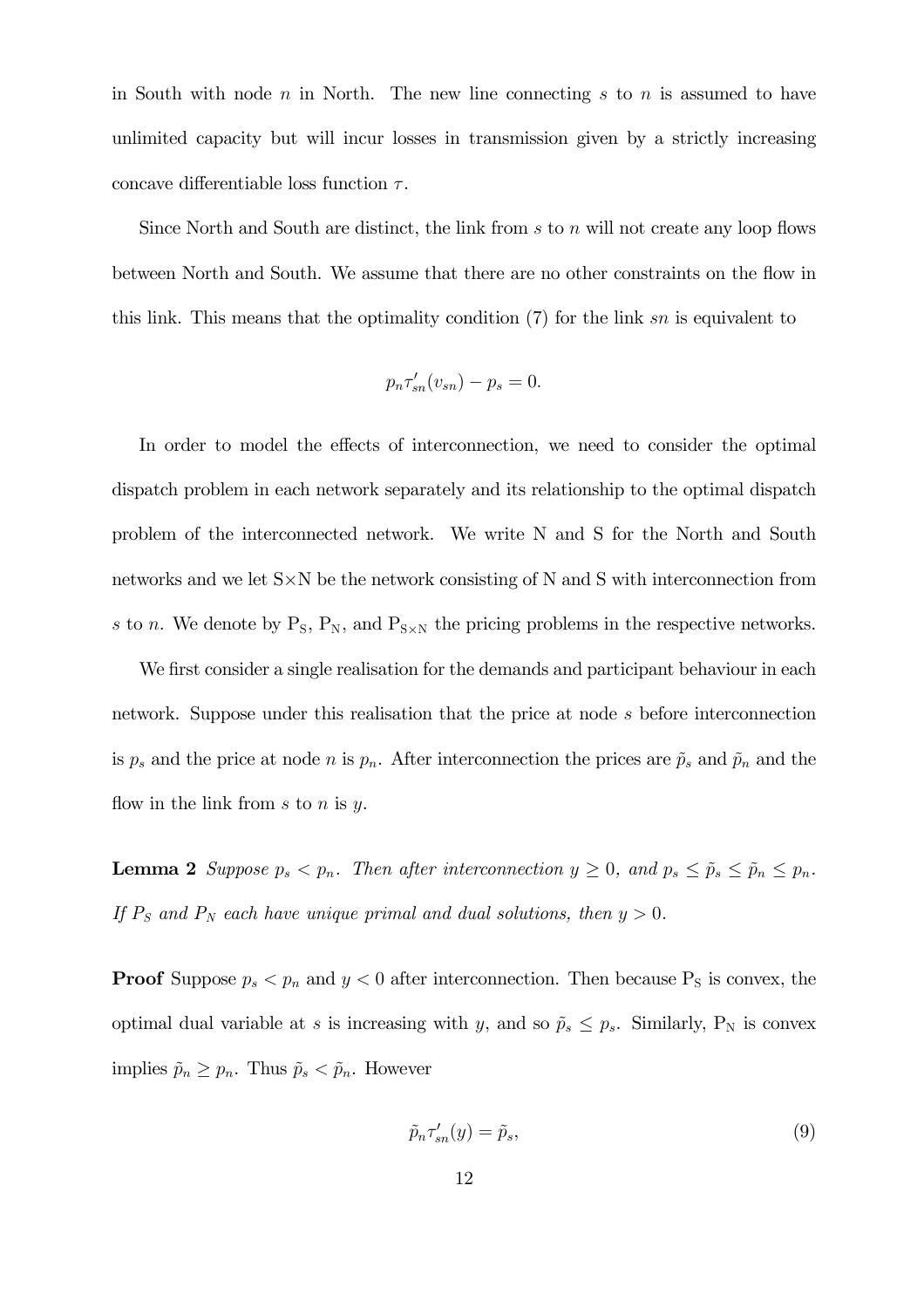and  $\tau'_{sn}(y) \geq 1$ , as  $y < 0$ , which yields a contradiction.

Since  $y \ge 0$ ,  $p_s \le \tilde{p}_s$  and  $\tilde{p}_n \le p_n$  both follow from convexity, and  $\tau'_{sn}(y) \le 1$  follows from the fact that  $\tau_{sn}$  is concave with  $\tau'_{sn}(0) = 1$ . Thus (9) implies  $\tilde{p}_s \leq \tilde{p}_n$ , and so

$$
p_s \leq \tilde{p}_s \leq \tilde{p}_n \leq p_n.
$$

Now suppose  $P_S$  and  $P_N$  have unique primal and dual solutions for the realisation of demand and participant behaviour being considered. If  $p_s < p_n$  and  $y = 0$  after interconnection then  $\tilde{p}_s = \tilde{p}_n \tau_{sn}'(0) = \tilde{p}_n$ . Since  $y = 0$ , the flows and prices in S must satisfy the optimality conditions for  $P_S$  (otherwise the solution of  $P_{S \times N}$  could be improved). Since  $P_S$  has a unique dual solution,  $\tilde{p}_s = p_s$ . Similarly  $\tilde{p}_n = p_n$ , which is a contradiction. So  $y > 0$ .

Lemma 2 demonstrates the unsurprising result that joining together separate networks at nodes with different prices will give flows in the direction of higher prices, and that these prices will tend to converge as the flow increases. Network owners or investors contemplating building an interconnecting link will of course be interested in the probability distributions of these effects. In order to compute the probability distribution of flows and prices after interconnection we need to make use of the market distribution functions at s and n.

To do this suppose that we know  $\psi^{(s)}$  and  $\psi^{(n)}$ , the market distribution functions at nodes s and n before the connection is made. We wish to use this information to compute the distribution of the flow in the link when the connection is made. More than this, we will develop formulae both to construct the market distribution function  $\psi$  at node A after the connection is made, and to produce the distribution of flow and prices at either end of the link. In our model we assume that all participants behave exactly as they did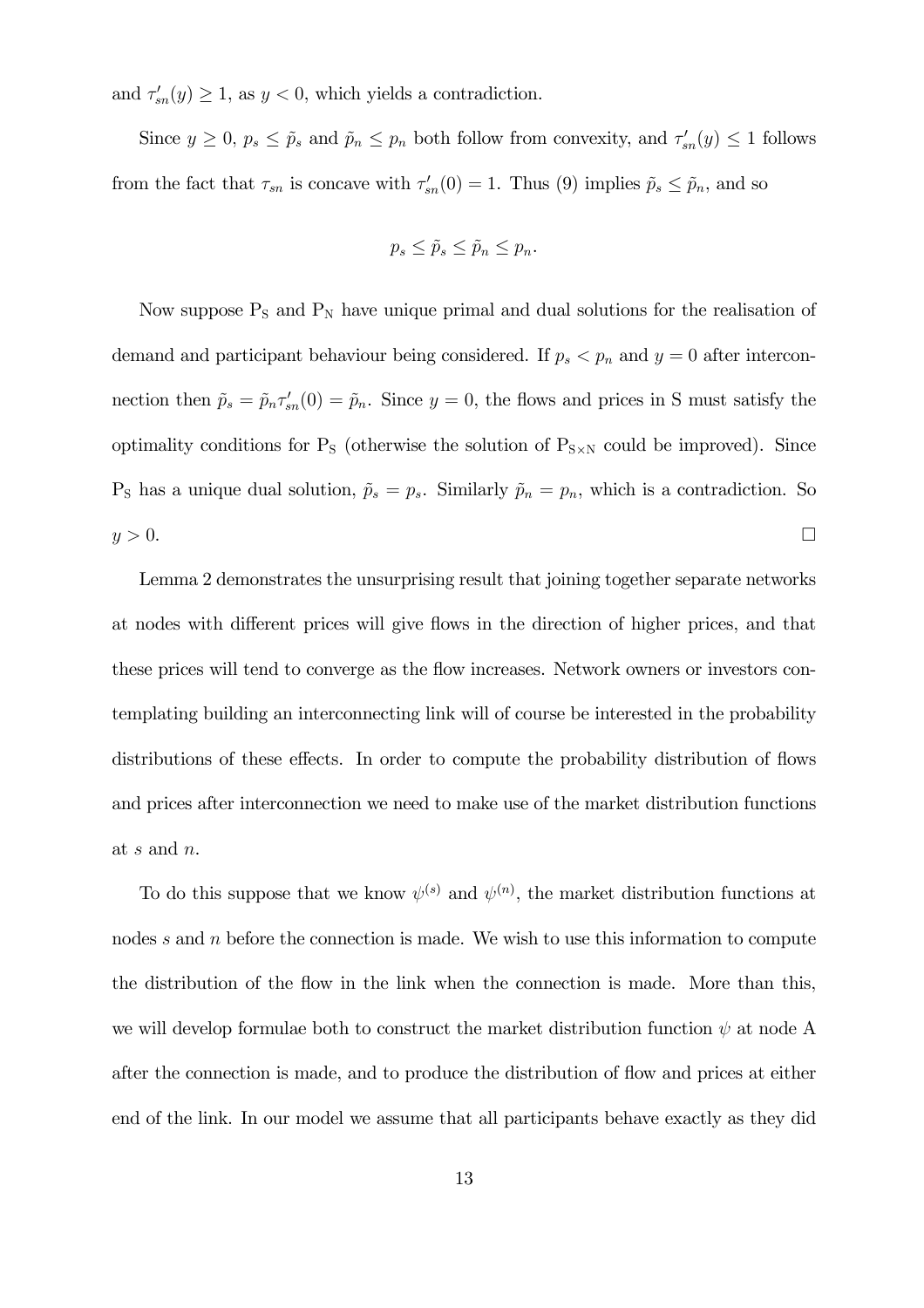before the introduction of the link, and that this behaviour, and the demand distributions in the North and South networks are independent. We also make the assumption that  $\psi^{(s)}$  and  $\psi^{(n)}$  are continuous.

We now wish to study the dispatch of a generator who makes a single offer  $(q, p)$  at some node in  $S \times N$ . In this case the realisation  $(\omega_S, \omega_N)$  denotes all the *other* offers and loads in the network not including  $(q, p)$ . We derive our construction by conditioning on the flow y in the link from s to n. By treating the flow y as an extra injection of flow at n we can use  $\psi^{(n)}$  to model these outcomes. To do this rigorously requires a number of technical lemmas that allows us to compute the probability of dispatch and price outcomes at  $n$  when there is an injection of flow at this node. In these lemmas we write  $P_N(\omega_N, y)$  for the optimal dispatch problem in the network N with an injection of y at node n (y may be negative corresponding to an additional demand at n). This corresponds to decreasing the right hand side of one of the constraints of the problem by y.

In the remainder of this section we shall require that  $P_N(\omega_N, 0)$  has a unique primal and dual solution, irrespective of any offers that might be made at  $n$ . This allows us to prove the following lemma.

**Lemma 3** Suppose the optimal solution for  $P_{S \times N}(\omega_S^1, \omega_N)$  gives  $p_s^1$  as the price at node s, and a flow of  $y_1$  entering the link at s, and the optimal solution for  $P_{S\times N}(\omega_S^2,\omega_N)$  gives  $p_s^2$ and  $y_2$ , for these two quantities. If  $y_1 > y_2$ , then  $p_s^1 < p_s^2$ .

#### Proof

First observe that if the optimal solution for  $P_{S\times N}(\omega_S, \omega_N)$  has a flow of y on sn then the dispatches in N under  $(\omega_S, \omega_N)$  are also optimal for  $P_N(\omega_N, \tau(y))$  (otherwise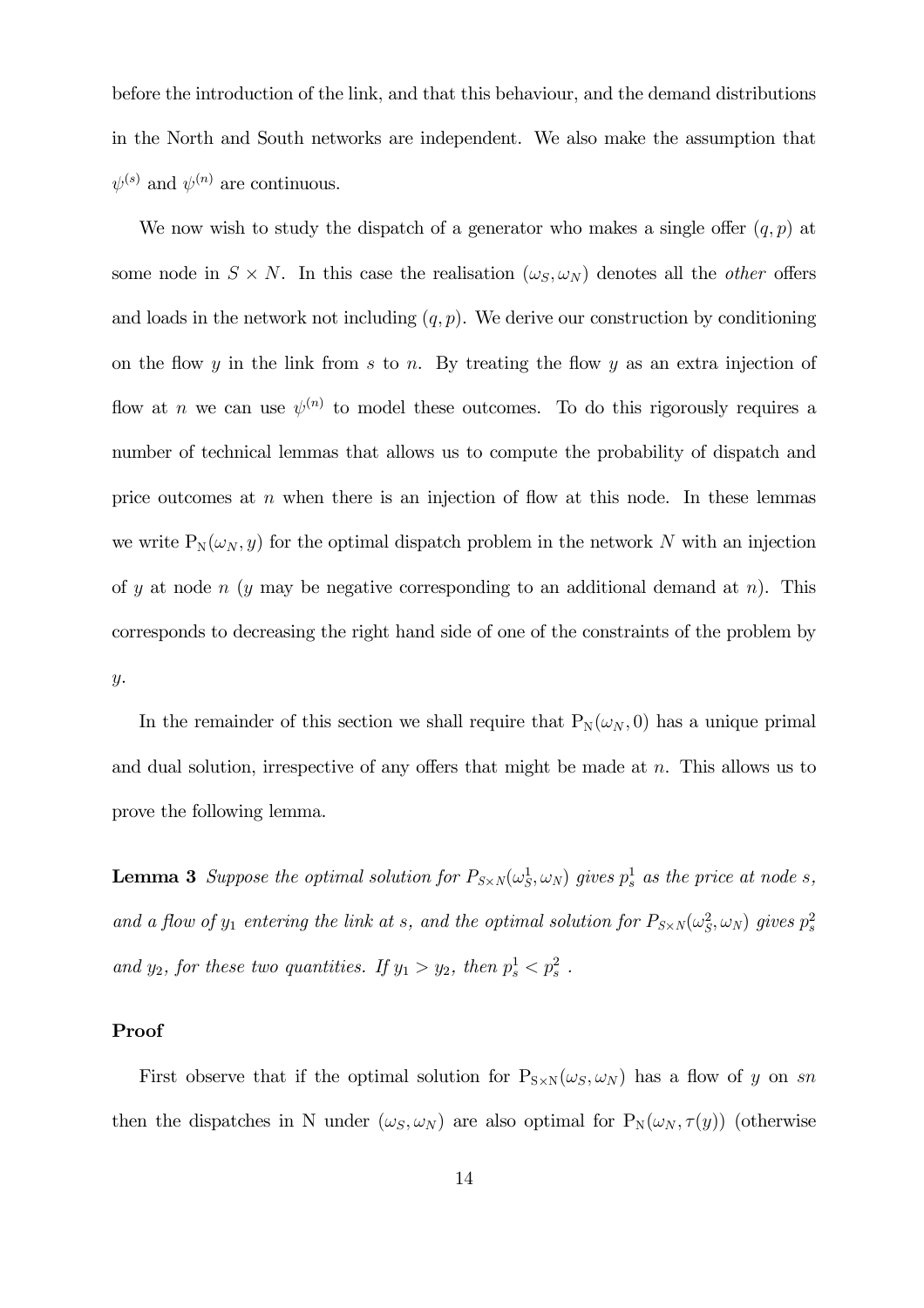we could improve the solution to the  $S \times N$  problem by substituting the  $P_N$  solution for the flows in N). Moreover the prices that arise for  $P_{S\times N}(\omega_S, \omega_N)$  in N are also the prices in  $P_N(\omega_N, \tau(y))$ , since they are easily seen to satisfy the optimality conditions for this problem.

Now let  $\nu(z)$  be the optimal value of  $P_N(\omega_N, z)$ . Then the price  $p_n$  at node n for  $P_N$ is given by  $p_n = -\nu'(z)$ . Since  $\nu(z)$  is convex,  $\nu'(z)$  is a nondecreasing function, so  $p_n$  is nonincreasing with z. Thus,  $p_n^1 \leq p_n^2$ , since  $p_n^1$  is the price at node n for  $P_N(\omega_N, \tau(y_1)),$ and  $p_n^2$  is the price at node n for  $P_N(\omega_N, \tau(y_2))$ , and  $\tau(y_1) > \tau(y_2)$ .

But if  $p_n^1 = p_n^2$ , then an offer of  $(\tau(y_1), p_n^1)$  to  $P_N(\omega_N, 0)$  could be dispatched either at  $\tau(y_1)$  or  $\tau(y_2)$  while remaining optimal. So  $P_N(\omega_N, 0)$  has alternative optima for this offer which contradicts our assumption. So the inequality is strict.

But since  $y_1 > y_2$  and  $p_n^1 < p_n^2$ , we have  $0 < \tau'(y_1) \leq \tau'(y_2)$ , and so

$$
p_s^1 = \tau'(y_1) p_n^1 < \tau'(y_2) p_n^2 = p_s^2.
$$

Thus we have shown that  $p_s^1 < p_s^2$  as we require.

**Lemma 4** The value of y in an optimal solution to  $P_{S \times N}(\omega_S, \omega_N)$  is uniquely determined by  $\omega_N$  and  $p_s$ .

#### Proof

Follows immediately from the previous lemma.  $\Box$ 

Define  $y(\omega_N, p)$  to be the flow along sn, if the price at s is p and  $\omega_N$  occurs in N. From lemma 4 we know that this is well defined and from lemma 3 it is a nonincreasing function of p. The smoothness assumption on  $\tau$  also enables us to write down the (unique) price at node *n* if the price at *s* is *p* and  $\omega_N$  occurs in N. It is  $p/\tau'(y(\omega_N, p))$ .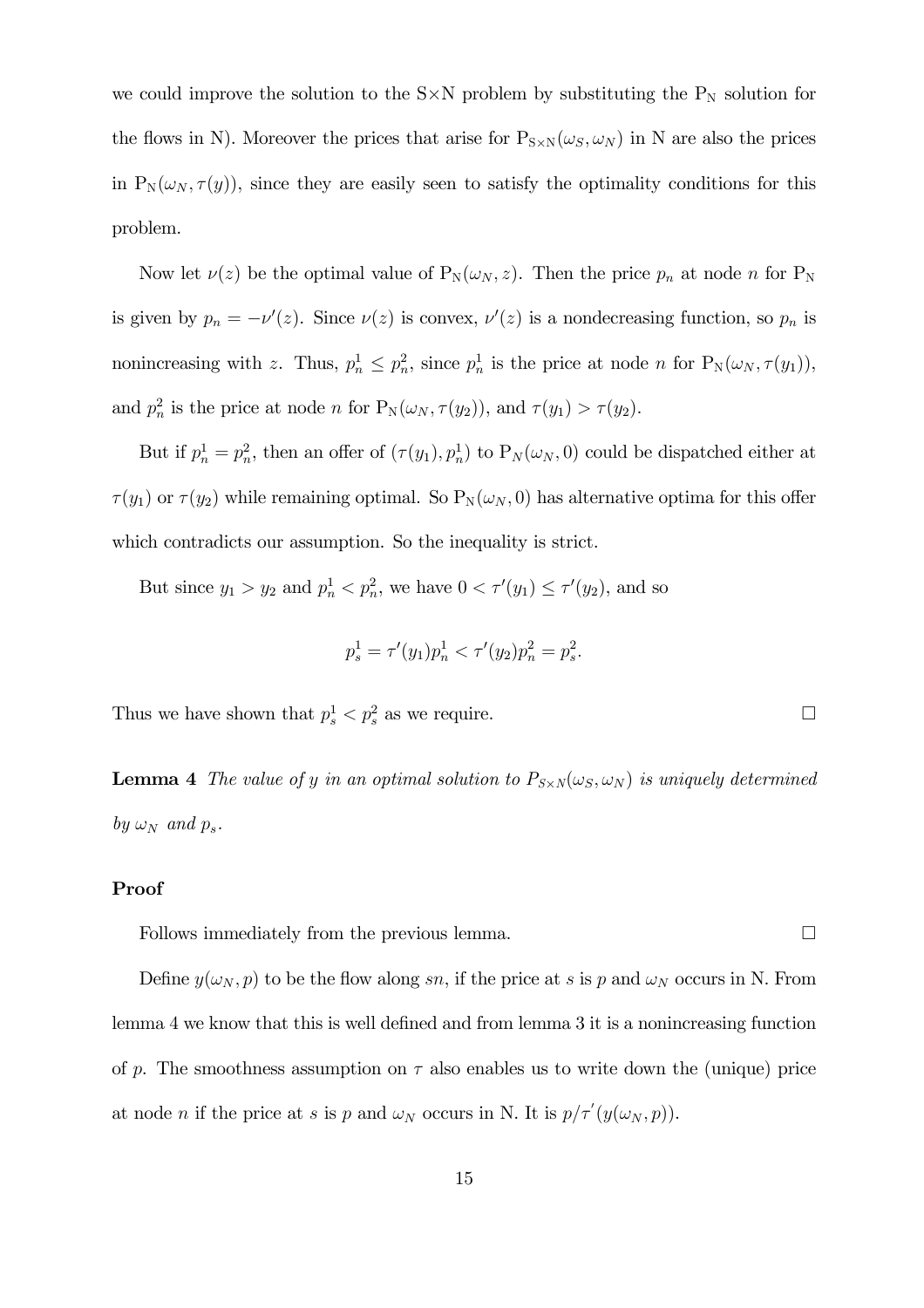**Lemma 5** For given price p at s the probability that  $\omega_N$  falls in the set for which  $y(\omega_N, p)$ y is given by  $\psi^{(n)}(\tau(y), p/\tau'(y(\omega_N, p))).$ 

#### Proof

We let  $\Gamma(y) = {\omega_N : y(\omega_N, p) < y}$ . From lemma 1 we know that  $\psi^{(n)}(\tau(y), p/\tau'(y(\omega_N, p)))$ is given by the probability of  $\omega_N$  being in the set  $\Omega(\tau(y), p/\tau'(y(\omega_N, p))) = {\omega_N : \text{an inject}}$ tion of  $\tau(y)$  at n leads to a price strictly less than  $p/\tau'(y(\omega_N, p))$ . Suppose that  $\omega_N \notin \Gamma(y)$ so  $y(\omega_N, p) \geq y$ . Then from the optimality conditions an injection of  $\tau(y(\omega_N, p))$  leads to a price of  $p/\tau'(y(\omega_N, p))$ . Since prices are decreasing in the injection, an injection of  $\tau(y)$ leads to a price no lower than this and so  $\omega_N \notin \Omega(\tau(y), p/\tau'(y(\omega_N, p))).$ 

On the other hand if  $\omega_N \in \Gamma(y)$ , so  $y(\omega_N, p) < y$ , then an injection of  $\tau(y(\omega_N, p))$ leads to a price of  $p/\tau'(y(\omega_N, p))$  and an injection of  $\tau(y)$  will result in a price the same or lower. Thus  $\Gamma(y) \subset \Omega(\tau(y), z)$  for every  $z > p/\tau'(y(\omega_N, p))$ . Since  $\psi^{(n)}$  is continuous, the result is established.  $\Box$ 

**Corollary 6** For given price  $p$ ,

$$
Pr(\{\omega_N : y(\omega_N, p) \leq y\}) = \psi^{(n)}(\tau(y), p/\tau'(y(\omega_N, p))).
$$

#### Proof

Follows immediately from lemma 5 and the continuity of  $\psi^{(n)}$ . .  $\Box$ 

Our next result describes the distribution of the flow in a link joining two networks in terms of the market distribution functions of the two networks when separated. We have assumed up to now that  $P_N$  has a unique primal and dual solution, irrespective of any offers that might be made at n. To prove the next result we need in addition that  $P<sub>S</sub>$ has a unique primal and dual solution, irrespective of any offers that might be made at s. For convenience we say that  $P_S$  and  $P_N$  satisfy the uniqueness assumption.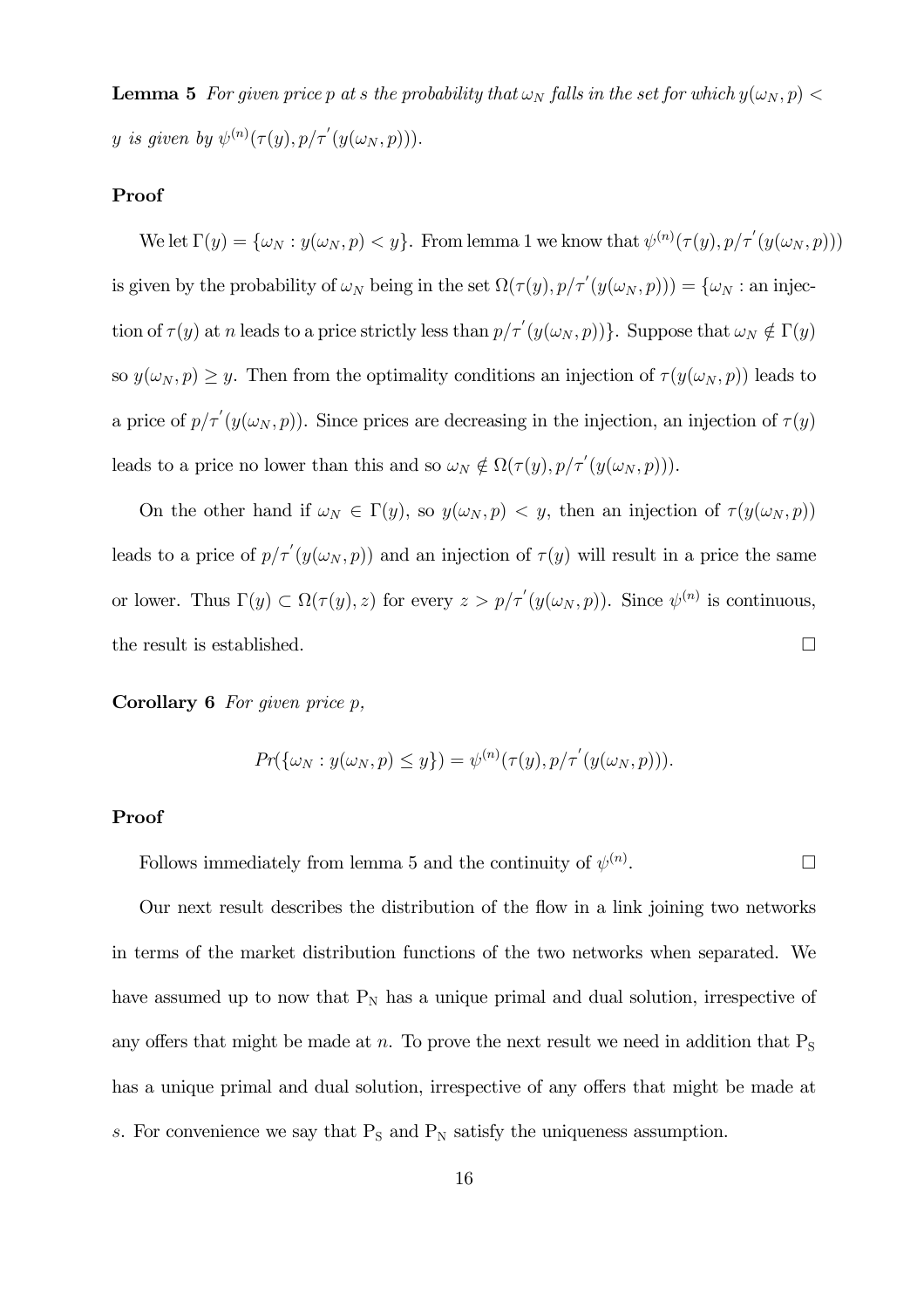**Theorem 7** Suppose that events in N and S are independent, and that  $P_S$  and  $P_N$  satisfy the uniqueness assumption. Then the probability  $H(y)$  that the flow from s to n is less than y is given by the Stieltjes integral

$$
H(y) = \int_{p=0}^{p=\infty} \psi^{(n)}(\tau(y), p/\tau'(y))dG
$$

where G is the monotonic function  $G(p) = \psi^{(s)}(-y, p)$ .

#### Proof

Define  $k(\omega_s, y)$  to be the price at node s (considering S on its own) if there is a demand of y at node s, and  $\omega_s$  is an instance of the set of possible demands and player offer curves in S. We first show that if  $k(\omega_S, y) = p$  and  $y(\omega_N, p) \leq y$  then  $(\omega_S, \omega_N)$  results in a flow of no more than y. Suppose otherwise, and let  $y_1 > y$  be the flow under  $(\omega_S, \omega_N)$ . Then from lemma 3 we must have  $p_s < p$ . We can divide up the network and observe that this means that with a demand of  $y_1$  occurring at s, the price at s is  $p_s$ . But this contradicts the fact that the price at s is a nondecreasing function of  $y_1$ .

We also need the reverse: if  $k(\omega_S, y) = p$  and  $(\omega_S, \omega_N)$  results in a flow of no more than y then  $y(\omega_N, p) \leq y$ . Suppose that  $(\omega_S, \omega_N)$  results in a flow of  $y_2 \leq y$ . Let  $p_1 = k(\omega_s, y_2)$ . Then  $p_1 \leq p$ , since the price at s is a nondecreasing function of y. But we have  $y(\omega_N, p_1) = y_2 \leq y$ . Since  $y(\omega_N, p)$  is a nonincreasing function of p, this gives  $y(\omega_N, p) \leq y$  as required.

Now fix y. Let  $K(p) = {\omega_S \mid k(\omega_S, y) = p}$ . Let  $W(p)$  be the events  $(\omega_S, \omega_N)$  that have  $k(\omega_S, y) = p$  and also give rise to a flow of no more than y in the link. Then from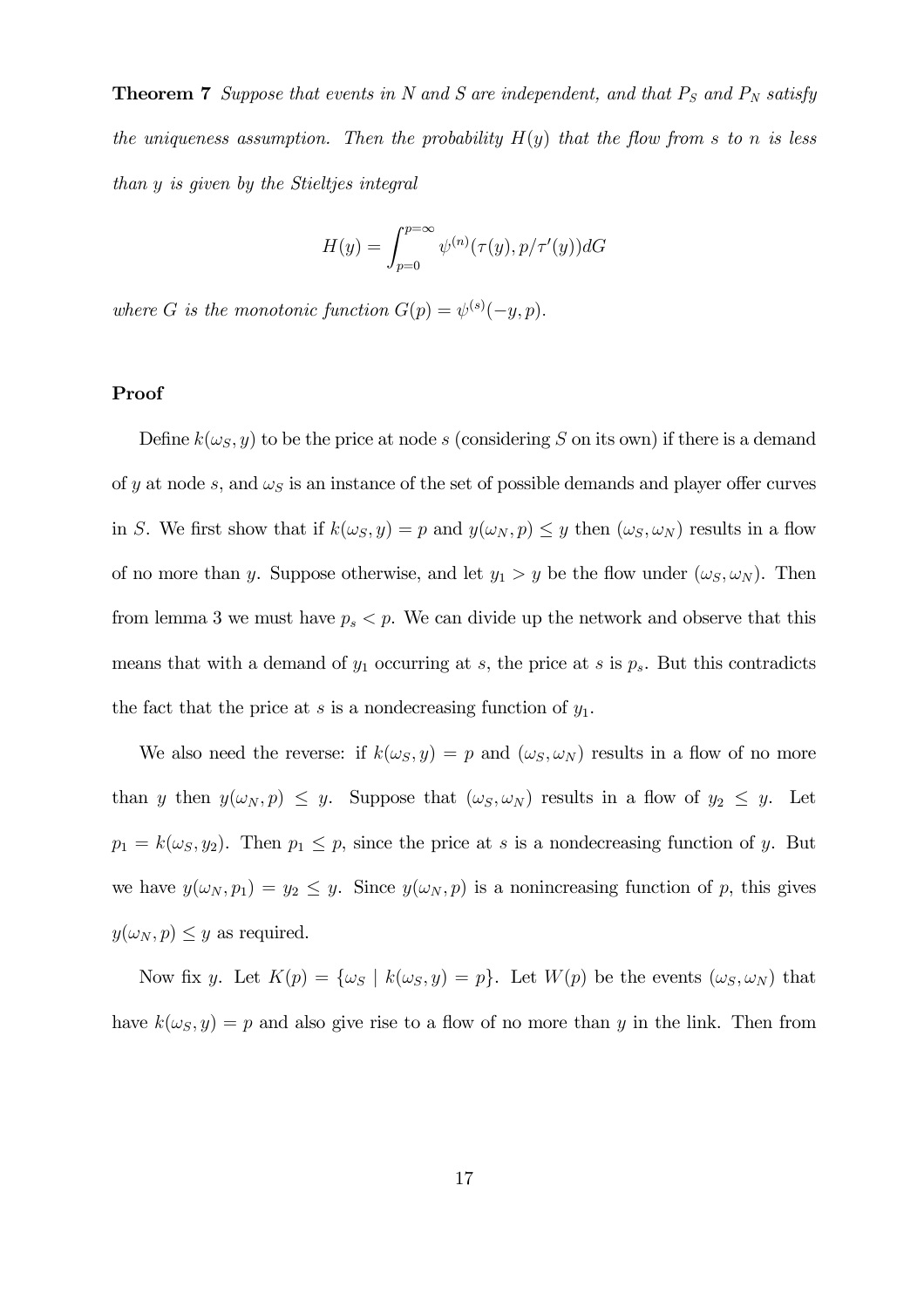our discussion above

$$
W(p) = \{(\omega_S, \omega_N) \mid y(\omega_N, p) \le y \text{ and } \omega_S \in K(p)\}
$$

$$
= \{\omega_N \mid y(\omega_N, p) \le y\} \times K(p)
$$

using independence. Now, from Lemma 6,  $Pr{\{\omega_N\}} \mid y(\omega_N, p) \leq y} = \psi^{(n)}(\tau(y), p/\tau'(y))$ and so we have established that

$$
H(y) = \int_0^\infty \psi^{(n)}(\tau(y), p/\tau'(y))d\rho(p)
$$

where  $d\rho(p)$  is a measure on p defined as the measure of the events in  $K(p)$ . If we let  $M(p) = \{\omega_S \mid k(\omega_S, y) < p\}$  it only remains to show that  $Pr[M(p)] = \psi^{(s)}(-y, p)$ . Now this is immediate since by lemma 1  $k(\omega_S, y) < p$  if and only if an offer of  $-y$  at price p is not fully dispatched under realisation  $\omega_{S}$ .

We now turn our attention to line rentals. In pool markets with location marginal prices, the rental earned by a transmission line is the difference in payment received by the system operator from purchases of transmitted power at the downstream end of the line as compared with payments made to generators for this power at the upstream end. Formally the line rental earned by a flow  $y$  on a line from  $s$  to  $n$  is defined by

$$
r = p_n \tau(y) - p_s y,
$$

where we denote the price at s by  $p_s$ , and the price at n by  $p_n$ . Our next result gives a formula for the distribution of line rentals on a line that links two separate markets.

To do this we require some definitions. We let

$$
h(r,p) = \sup\{y \mid \frac{\tau(y)}{\tau'(y)} - y \le \frac{r}{p}\},\
$$

and

$$
g(r,p) = \inf\{y \mid \frac{\tau(y)}{\tau'(y)} - y \leq \frac{r}{p}\}.
$$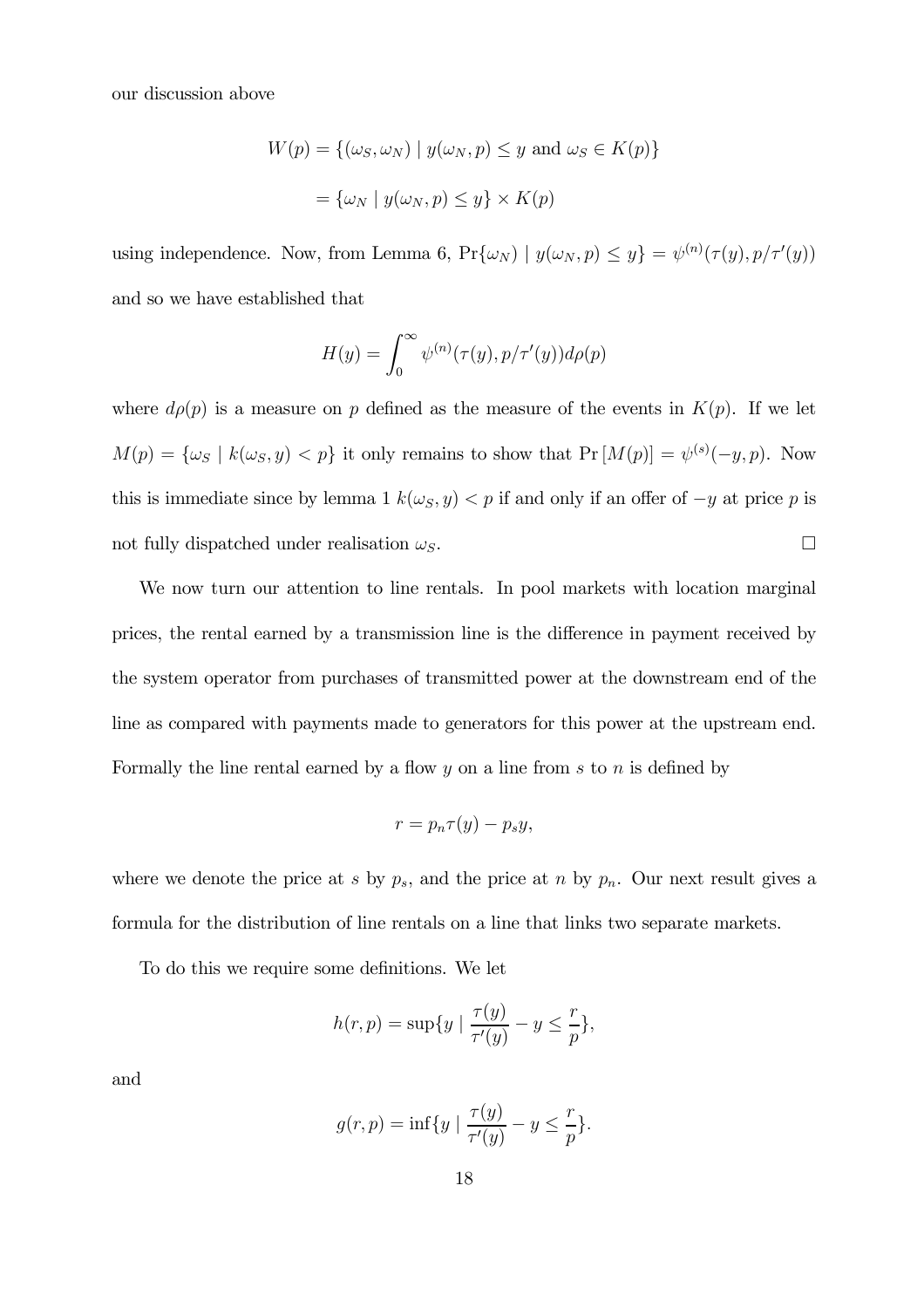It is easy to show that  $\left(\frac{\tau(y)}{\tau'(y)} - y\right)$  is a nondecreasing function of y for  $y > 0$ , and a nonincreasing function of y for  $y < 0$ , so for any  $r, g(r, p) \leq 0 \leq h(r, p)$ .

**Theorem 8** Suppose that at node s in S the market distribution function  $\psi$  is  $\psi^{(s)}$  and at node n in N the market distribution function is  $\psi^{(n)}$ , that events in N and S are independent, and that  $P_S$  and  $P_N$  satisfy the uniqueness assumption. If the two networks are connected with a link from s to n with loss function  $\tau$ , then the probability  $L(r)$  that the line rental earned on the line from s to n is less than r is given by the Stieltjes integral

$$
L(r) = \int_{p=0}^{p=\infty} \psi^{(n+)}(r, p) dG^{(+)} - \int_{p=0}^{p=\infty} \psi^{(n-)}(r, p) dG^{(-)},
$$

where

$$
\psi^{(n+)}(r,p) = \psi^{(n)}(\tau(h(r,p)), p/\tau'((h(r,p))),
$$
  

$$
\psi^{(n-)}(r,p) = \psi^{(n)}(\tau(g(r,p)), p/\tau'(g(r,p))),
$$
  

$$
G^{(+)}(r,p) = \psi^{(s)}(-h(r,p), p),
$$
  

$$
G^{(-)}(r,p) = \psi^{(s)}(-g(r,p), p).
$$

#### Proof

The line rental on the line from  $s$  to  $n$  is defined by

$$
r = p_n \tau(y) - py = p\left(\frac{\tau(y)}{\tau'(y)} - y\right),
$$

where we denote the price at s by p, and the price at n by  $p_n$ . We seek  $L(r)$  the probability of the set of events  $(\omega_S, \omega_N)$  that give rentals at most r. This is the set of events in  $(p, y)$ space giving line flows for which

$$
p(\frac{\tau(y)}{\tau'(y)} - y) \le r,
$$

Then since  $g(r, p) \leq 0 \leq h(r, p)$ , we have

$$
\{(\omega_S, \omega_N) \mid p(\frac{\tau(y)}{\tau'(y)} - y) \le r\} = \{(\omega_S, \omega_N) \mid g(r, p) \le y \le h(r, p)\}.
$$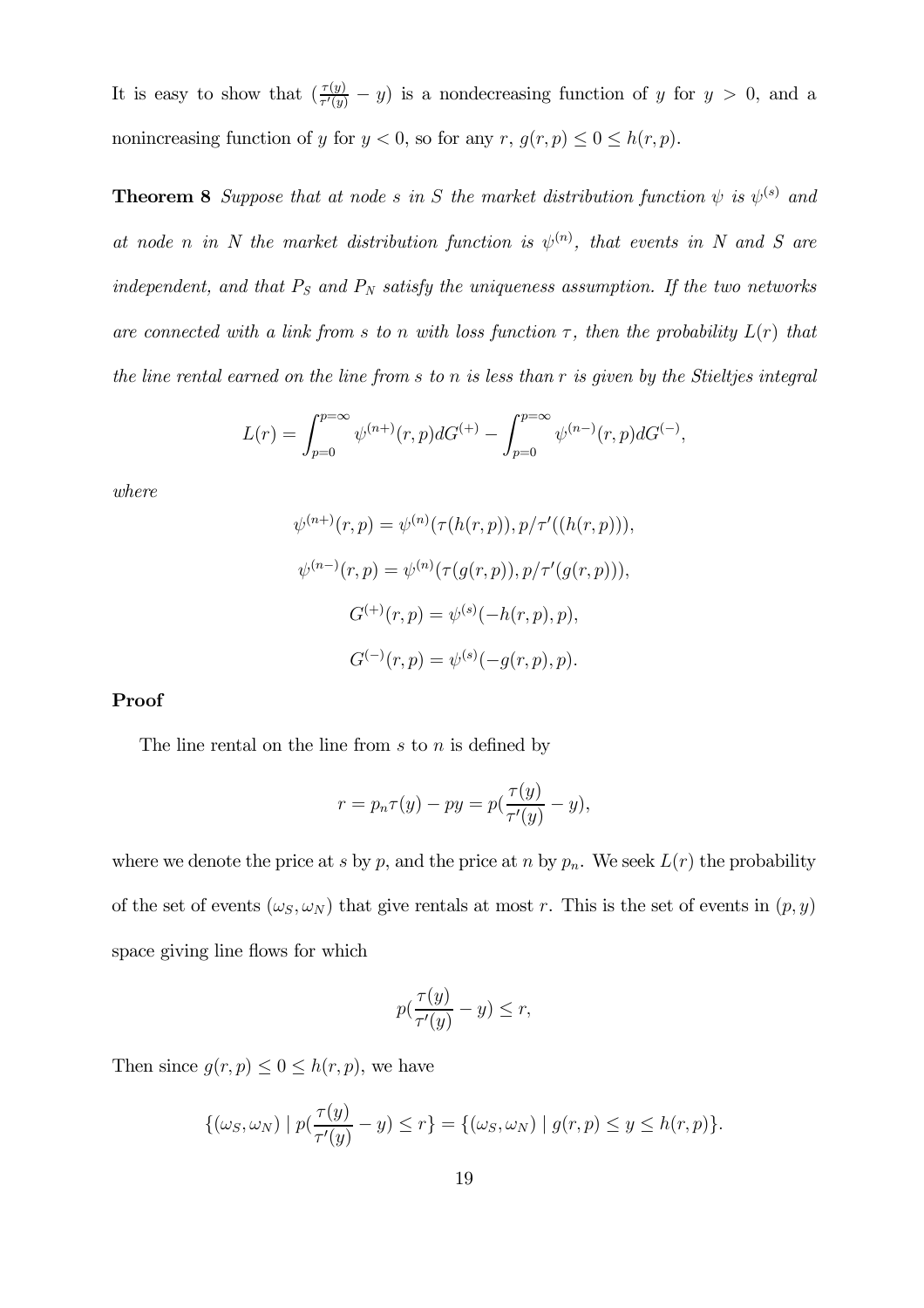Thus

$$
L(r) = \Pr\{(\omega_S, \omega_N) \mid g(r, p) \le y \le h(r, p)\}
$$
  
= 
$$
\Pr\{(\omega_S, \omega_N) \mid y \le h(r, p)\} - \Pr\{(\omega_S, \omega_N) \mid y \le g(r, p)\}.
$$

It remains to show that

$$
\Pr\{(\omega_S, \omega_N) \mid y \le h(r, p)\} = \int_0^\infty \psi^{(n+)}(r, p) dG^{(+)}
$$

and

$$
\Pr\{(\omega_S, \omega_N) \mid y \le g(r, p)\} = \int_0^\infty \psi^{(n-)}(r, p) dG^{(-)}.
$$

Recall from the proof of Theorem 7 that under the independence assumption the set  $W(r, p)$  of events  $(\omega_S, \omega_N)$  that have  $k(\omega_S, h(r, p)) = p$  and also give rise to a flow  $y \leq$  $h(r, p)$  in the link is

$$
W(r,p) = \{\omega_N \mid y(\omega_N, p) \le h(r,p)\} \times \{\omega_S \mid k(\omega_S, h(r,p)) = p\}.
$$

So

$$
\Pr\{(\omega_S, \omega_N) \mid y \le h(r, p)\} = \int_{p=0}^{p=\infty} \psi^{(n)}(\tau(h(r, p)), p/\tau'((h(r, p))) d\psi^{(s)}(-h(r, p), p).
$$

The corresponding expression for  $Pr\{(\omega_S, \omega_N) | y \le g(r, p)\}\$ is derived in the same way. This gives the result.  $\Box$ 

We now prove a result that defines the market distribution function at node s after the networks N and S have been joined by a transmission line.

**Theorem 9** Suppose that at node s in S the market distribution function  $\psi$  is  $\psi^{(s)}$  and at node n in N the market distribution function is  $\psi^{(n)}$ , events in N and S are independent, and  $P_N$  satisfies the uniqueness assumption. Then the market distribution function at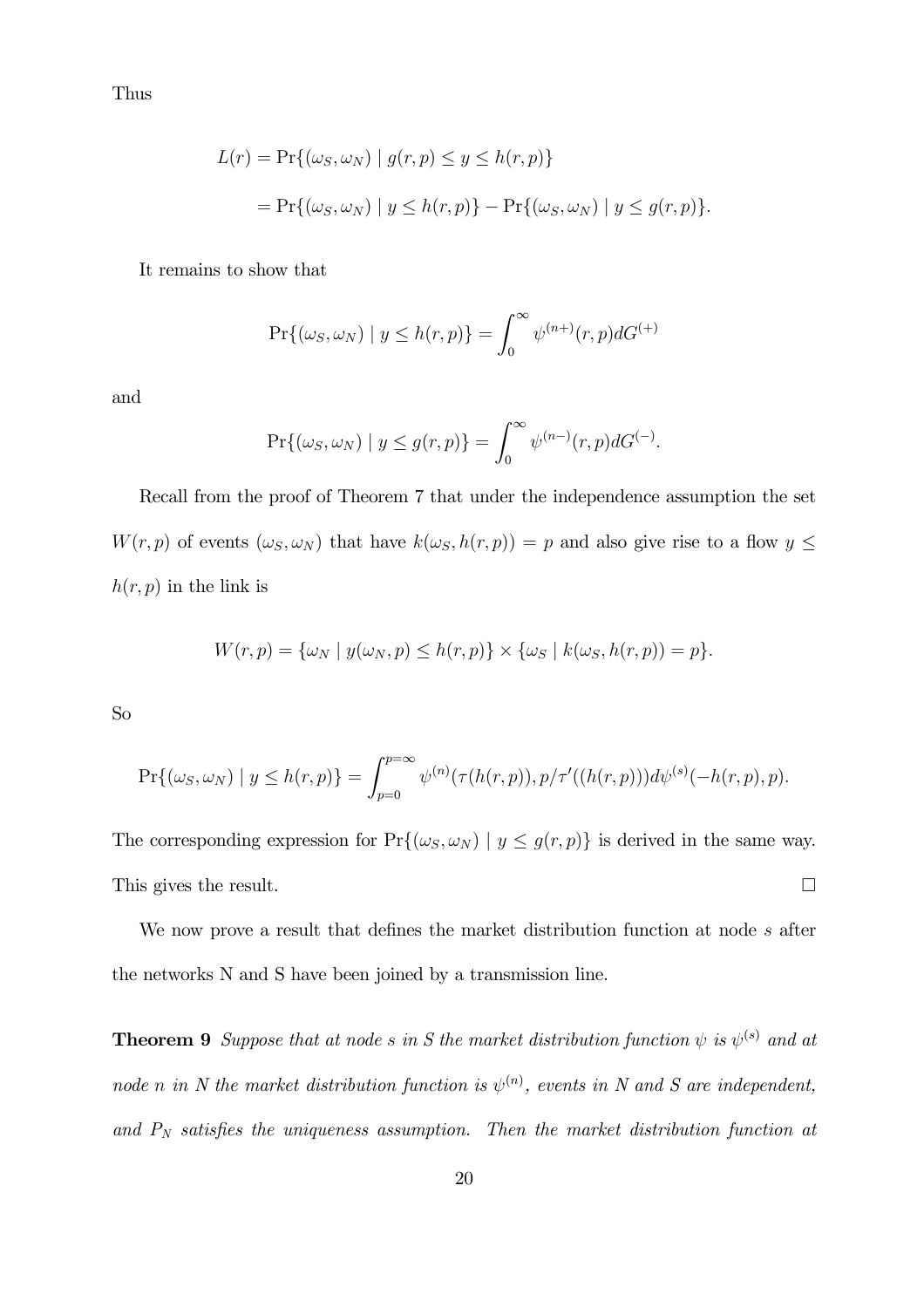s when the two networks are connected with a link with loss function  $\tau$  is given by the Stieltjes integral

$$
\psi(q,p) = \int_{y=-\infty}^{y=\infty} \psi^{(s)}(q-y,p)dF
$$

where F is the monotonic function  $F(y) = \psi^{(n)}(\tau(y), p/\tau'(y)).$ 

#### Proof

Consider an offer at s (in S) of  $(q, p)$  for fixed q and p. Recall that  $y(\omega_N, p)$  denotes the flow along the link starting at node s if the price at s is p and  $\omega_N$  occurs in N. We first establish a preliminary result that uses  $y(\omega_N, p)$  to decouple the independent events in S and N. (For convenience we shall use the notation  $\omega \prec (q, p)_s$  to mean that  $(q, p)$  is not fully dispatched at node s under realisation  $\omega$ .)

Let

$$
\Omega_S(\omega_N) = \{\omega_S \mid \omega_S \prec (q - y(\omega_N, p), p)_s \text{ in } S \}.
$$

We claim that  $\Omega_S(\omega_N)$  is precisely the set of  $\omega_S$  which leads to an offer of  $(q, p)$  at s not being fully dispatched in  $S \times N$  when  $\omega_N$  occurs in N. i.e.  $\Omega_S(\omega_N) = X(\omega_N)$  where

$$
X(\omega_N) = \{\omega_S \mid (\omega_S, \omega_N) \prec (q, p)_s \text{ in } S \times N\}.
$$

We need to show the inclusion in two directions. First suppose that  $\omega_S \in X(\omega_N)$ . Suppose that the realisation  $(\omega_S, \omega_N)$  together with an offer  $(q, p)$  leads to a price  $p_s$  at node s and a flow y in the link. Since  $(q, p)$  is not fully dispatched  $p_s \leq p$ . By lemma 3,  $y \geq y(\omega_N, p)$ . Now under  $\omega_S$  an offer  $(q - y, p)$  is not fully dispatched in S, hence an offer of  $q - y(\omega_N, p)$ at price p is also not fully dispatched and so  $\omega_S \in \Omega_S(\omega_N)$ .

Now suppose  $\omega_S \in \Omega_S(\omega_N)$ . Suppose that the realisation  $(\omega_S, \omega_N)$  with an offer of  $(q, p)$  leads to a price  $p_s$  and flow y. If  $p_s > p$  then  $y < y(\omega_N, p)$  and so, from the definition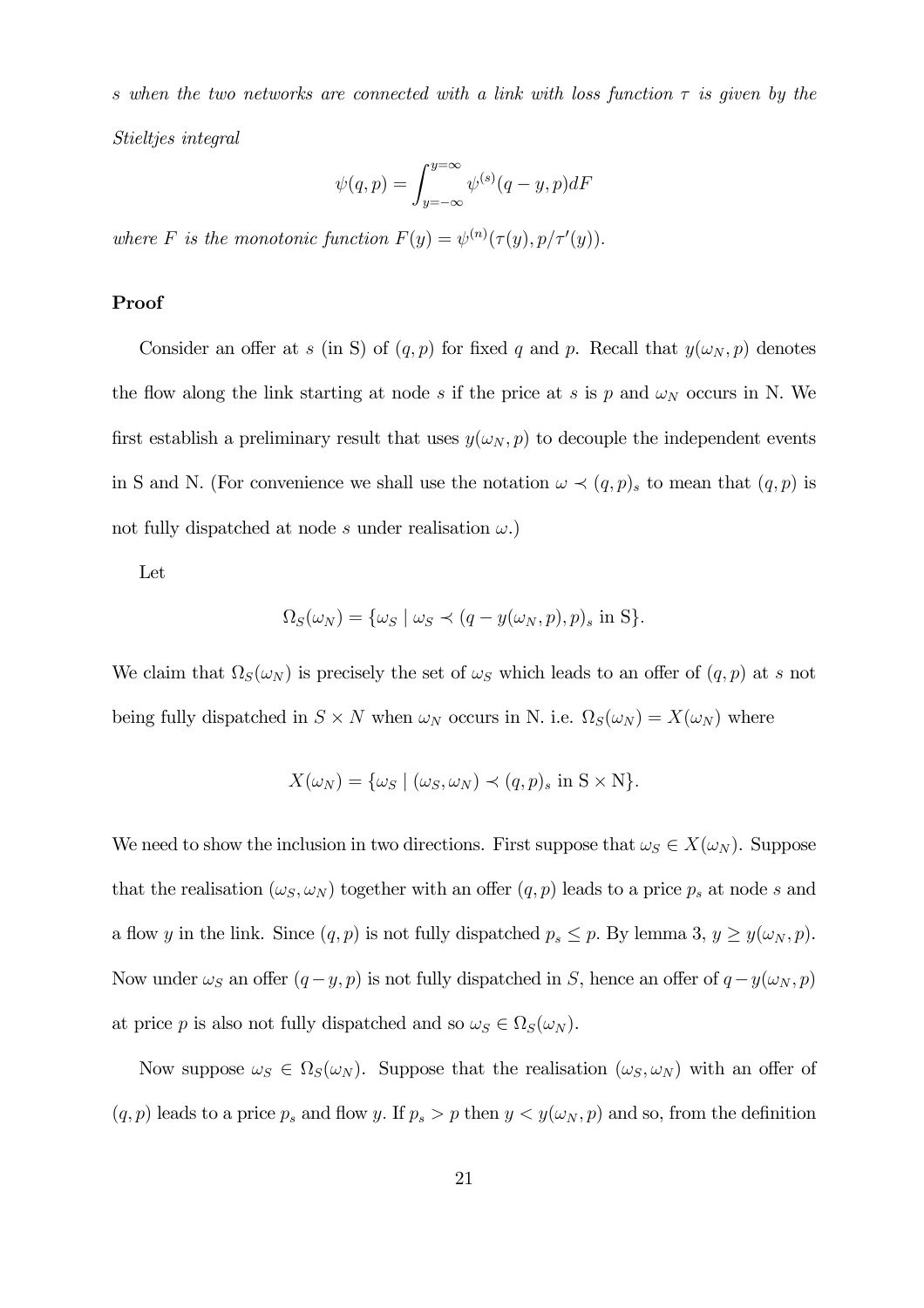of  $\Omega_S(\omega_N)$ , an offer of  $q - y$  would not be fully dispatched in S. So, under the restriction that the flow in the link is y an offer of  $(q, p)$  at s in S $\times$ N leads to a price no higher than p, which is a contradiction. If  $p_s = p$  then  $y = y(\omega_N, p)$  which gives from the definition of  $\Omega_S(\omega_N)$  that the offer is not fully dispatched and so  $\omega_S \in X(\omega_N)$ . Finally when  $p_s < p$ then clearly the offer is not fully dispatched and  $\omega_S \in X(\omega_N)$ .

Now to construct  $\psi$  we need to consider the set of events which lead to an offer  $(q, p)$ not being fully dispatched at s. We do this by conditioning on the value of  $y(\omega_N, p)$  to give the set  $Z(y)$  of such events that occur when the flow in the line is y. Let  $B(y) =$  $\{\omega_N \mid y(\omega_N, p) = y\}$  and define a measure on y by taking  $d\mu(y)$  as the measure of the events in  $B(y)$ . Then

$$
Z(y) = \{(\omega_S, \omega_N) \mid \omega_N \in B(y) \text{ and } (\omega_S, \omega_N) \prec (q, p)_s \text{ in } S \times N\}
$$
  
=  $\{(\omega_S, \omega_N) \mid \omega_N \in B(y) \text{ and } \omega_S \in X(\omega_N)\}$   
=  $\{(\omega_S, \omega_N) \mid \omega_N \in B(y) \text{ and } \omega_S \in \Omega_S(\omega_N)\}$   
=  $\{\omega_S \mid \omega_S \prec (q - y(\omega_N, p), p)_s \text{ in } S\} \times B(y).$ 

The last equality follows from observing that  $\Omega_S(\omega_N)$  is the same set for each  $\omega_N \in B(y)$ .

Now using independence, the probability measure for  $Z(y)$  is given by the product of  $\mu(y)$  and the probability of an offer at s of  $q - y$  at price p not being fully dispatched in S. Hence we have shown that

$$
\psi(q,p) = \int_{y=-\infty}^{y=\infty} \psi^{(s)}(q-y,p)d\mu(y).
$$

It only remains to show that  $d\mu$  is the same as dF. But observe that if we let  $\Gamma(y) =$  $\{\omega_N \mid y(\omega_N, p) \leq y\}$  then by lemma 1  $d\mu$  is just the change in the probability of  $\Gamma(y)$  as y varies.  $\Box$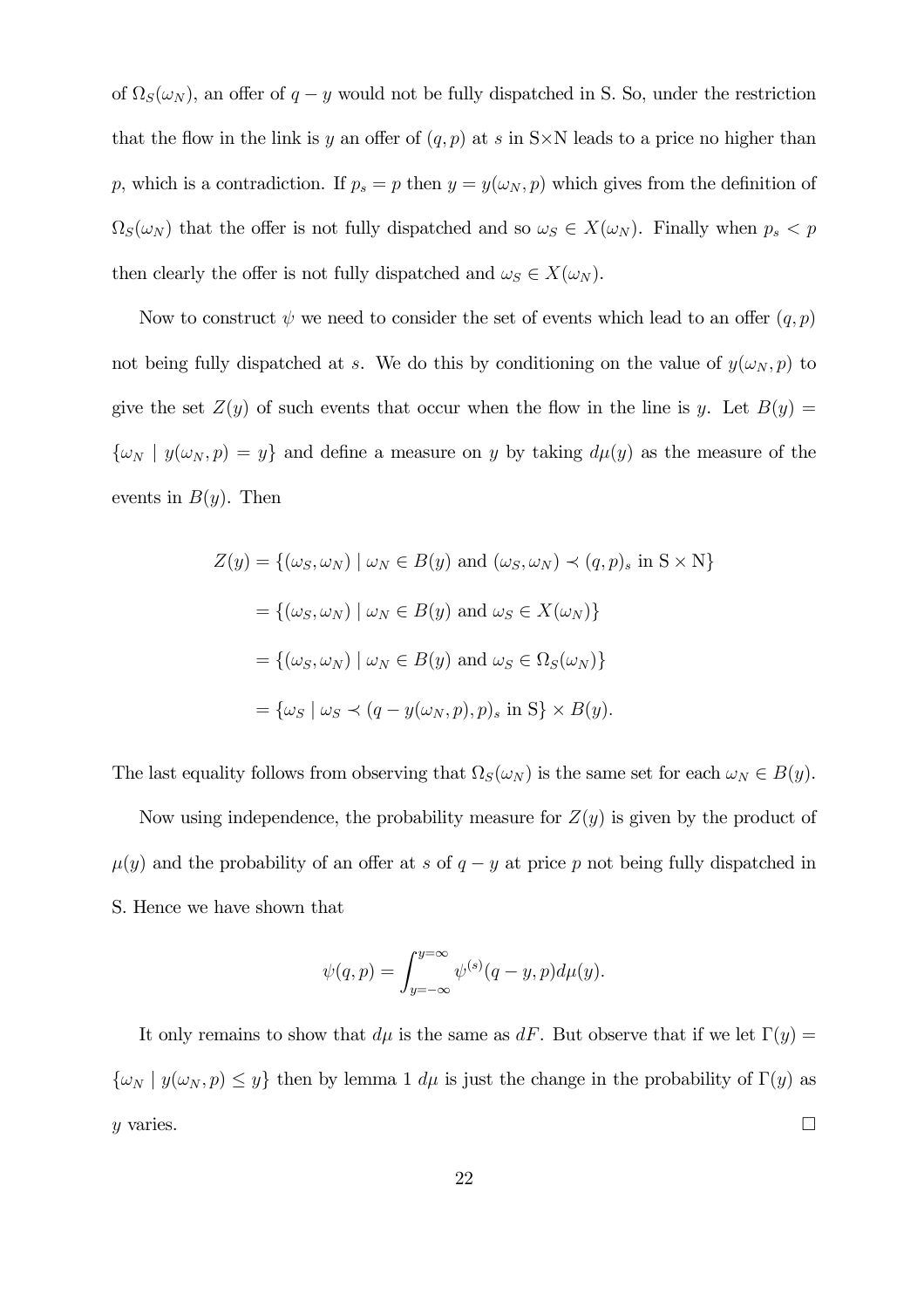There are three significant restrictions on the results we have given. First observe that our results only apply to two networks linked by a single line. If the two networks are already connected and we are considering adding a new link then the situation is quite different. In fact if the network is a tree network then the methods we have described can be used to build up the market distribution of the whole network by adding one node at a time and repeatedly using Theorem 9. The second restriction is that we have to assume that both demand and player bids are independent between the two networks. There will often be significant correlation between the demands at the two ends of a link, and so this is a serious restriction. Finally we have made various smoothness assumptions (notably on the losses in the link). Even though an accurate physical model might well have a smooth loss function, the actual dispatch is usually carried out by solving an approximation to P which assumes a piecewise linear loss function. (This is the approach followed in the New Zealand and Australian markets.)

Although the theory above assumes smooth strictly concave loss functions, we have indicated in the previous section how a limiting argument might be applied to a situation in which the losses were not smooth. Before finishing this section we revisit this issue, and give an example of how this approach might be applied to compute  $H(y)$  for a capacitated line.

Consider a line joining S with N with no losses and capacity  $\Gamma$  < 1, at each end of which there is a generator offering  $S(p) = p$  and an iid demand (denoted u in S, and v in N) with distribution

$$
F(u) = \begin{cases} 0, & u \le 0, \\ 3u^2 - 2u^3, & 0 < u < 1, \\ 1, & u \ge 1. \end{cases}
$$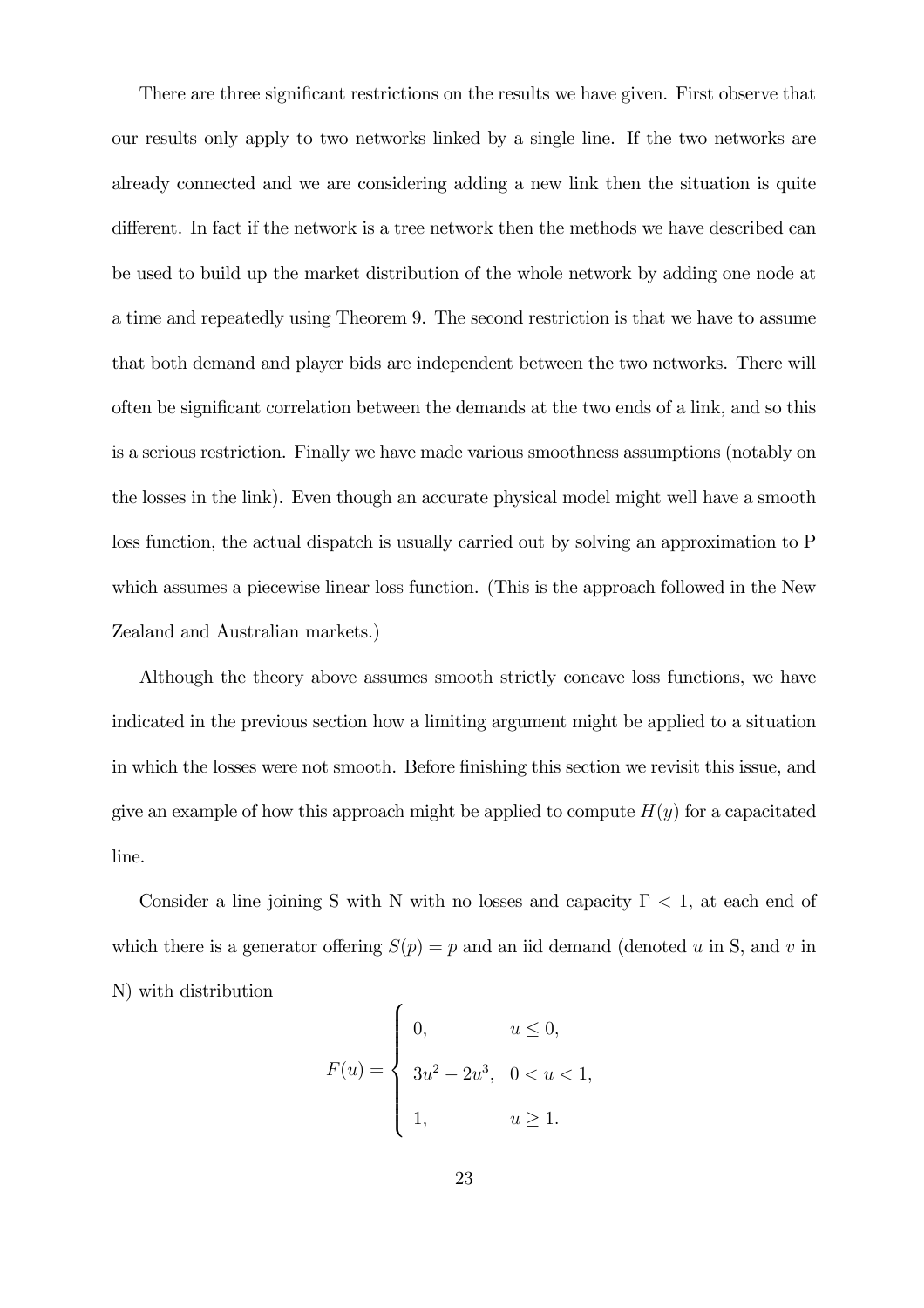This means in the absence of the line we have

$$
\psi^{(n)}(q,p) = \psi^{(s)}(q,p)
$$

$$
= F(q+S(p)).
$$

We wish to use Theorem 7 to compute  $H(y) = Pr(x < y)$  where x is the flow from S to N. It is easy to see that for  $y < \Gamma$  the flow in the line is at least y when  $v - u \ge 2y$ . Thus we have by direct computation

$$
H(y) = 1 - \int_{2y}^{1} F'(v) \left( \int_{0}^{v-2y} F'(u) du \right) dv
$$
  
=  $\frac{1}{2} + \frac{12}{5}y - 16y^3 - \frac{64}{5}y^6 + 24y^4.$ 

The probability  $H(y)$  is defined in Theorem 7 for smooth concave losses by

$$
H(y) = \int_{p=0}^{p=\infty} \psi^{(n)}(\tau(y), p/\tau'(y))dG
$$

where G is the monotonic function  $G(p) = \psi^{(s)}(-y, p)$ . Suppose we choose, as in our earlier discussion (1),

$$
\tau(y) = y - \frac{\delta^2 y^2}{\Gamma(\Gamma + 3\delta)(\Gamma + \delta - y)}, \text{ for } 0 \le y \le \Gamma
$$

$$
= \Gamma - \frac{\delta \Gamma^2}{(\Gamma + 3\delta)y}, \text{ for } y > \Gamma,
$$

and let  $\delta \rightarrow 0$ . Observe that

$$
G(p) = \psi^{(s)}(-y, p) = F(p - y),
$$

so  $G(p) = 0$  for  $p \le y$  and  $G(p) = 1$  for  $p \ge 1 + y$ . Also

$$
\psi^{(n)}(\tau(y), p/\tau'(y)) = F(\tau(y) + p/\tau'(y))
$$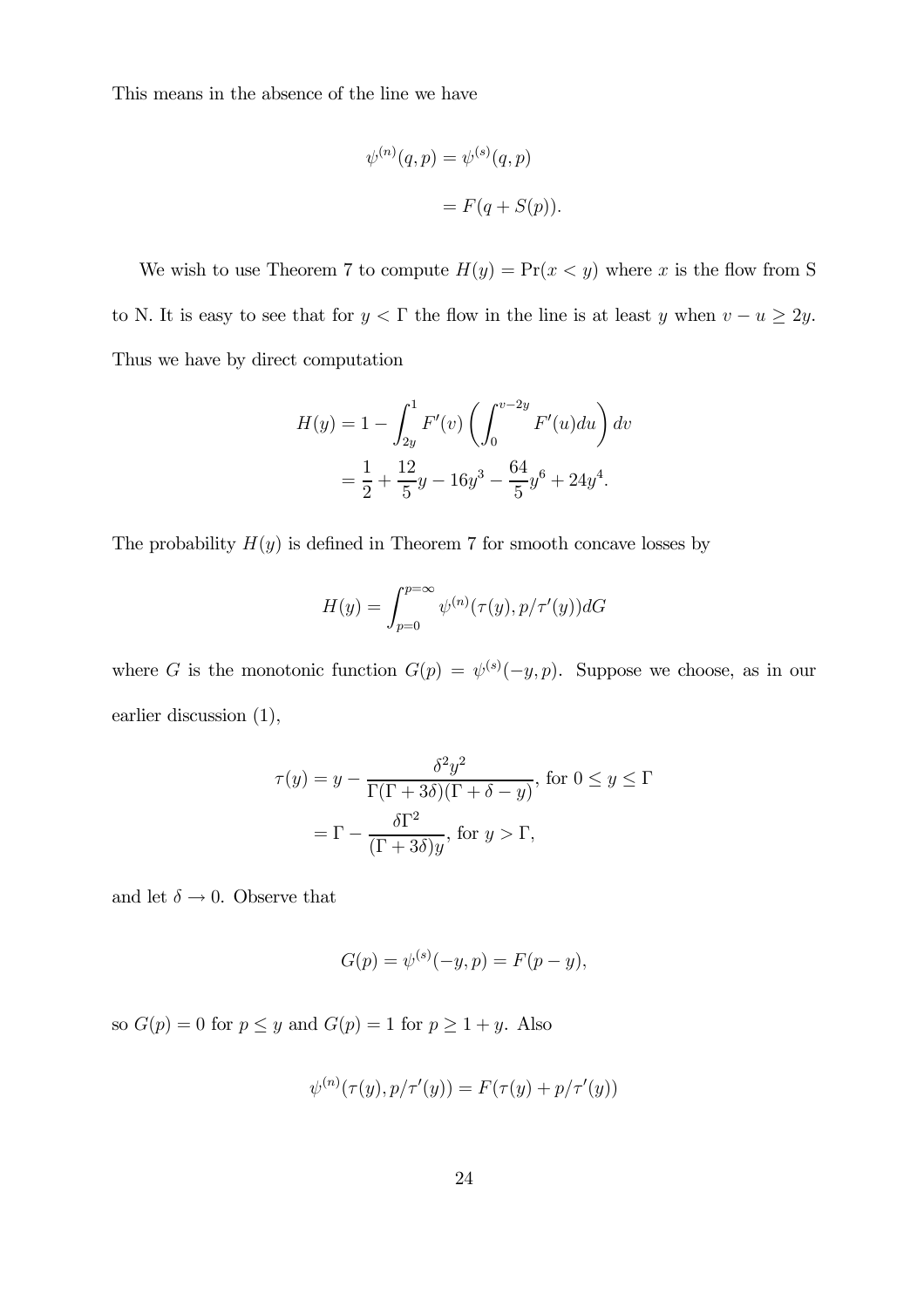which takes the value 1 when  $\tau(y) + p/\tau'(y) \geq 1$ . Hence

$$
\int_{p=0}^{p=\infty} \psi^{(n)}(\tau(y), p/\tau'(y)) dG(p) = \int_{y}^{(1-\tau(y))\tau'(y)} \psi^{(n)}(\tau(y), p/\tau'(y)) dG(p) \tag{10}
$$

$$
+ \int_{(1-\tau(y))\tau'(y)}^{y+1} dG(p).
$$

Now  $(1 - \tau(y)) \tau'(y)$  is a continuous function of  $\delta$  at  $\delta = 0$ , as long as  $y < \Gamma$ . Moreover the integrand  $\psi^{(n)}(\tau(y), p/\tau'(y))dG(p)$  is a continuous function of  $\delta$  as long as  $y < \Gamma$ . Thus if  $y < \Gamma$ ,  $H(y)$  can be found by setting  $\delta = 0$  in (10) to give

$$
H(y) = \int_{y}^{1-y} \psi^{(n)}(y, p) dG(p) + \int_{1-y}^{y+1} dG(p)
$$
  
= 
$$
\int_{y}^{1-y} (3(y+p)^2 - 2(y+p)^3) (6p - 6y - 6p^2 + 12py - 6y^2) dp
$$
  
+ 
$$
3(1)^2 - 2(1)^3 - (3(1-2y)^2 - 2(1-2y)^3)
$$
  
= 
$$
\frac{1}{2} + \frac{12}{5}y + 24y^4 - \frac{64}{5}y^6 - 16y^3
$$

as required.

It is interesting to observe what happens to  $H(y)$  if  $y \geq \Gamma$ . Recall that  $dG(p)=0$ unless  $y < p < y + 1$ , and  $\psi^{(n)}(\tau(y), p/\tau'(y)) = 1$  if  $p \ge (1 - \tau(y)) \tau'(y)$ . Now for  $y > \Gamma$ , as  $\delta$  gets small  $\tau(y) \to \Gamma$ , and  $\tau'(y) \to 0$ . Thus for sufficiently small  $\delta > 0$ ,

$$
(1 - \tau(y)) \tau'(y) < \Gamma \le y.
$$

Thus  $\psi^{(n)}(\tau(y), p/\tau'(y)) = 1$ , for every p with  $y < p < y + 1$ . It follows that

$$
H_{\delta}(y) = \int_{p=0}^{p=\infty} \psi^{(n)}(\tau(y), p/\tau'(y))dG(p)
$$

$$
= \int_{y}^{y+1} 1.dG(p)
$$

$$
= 1.
$$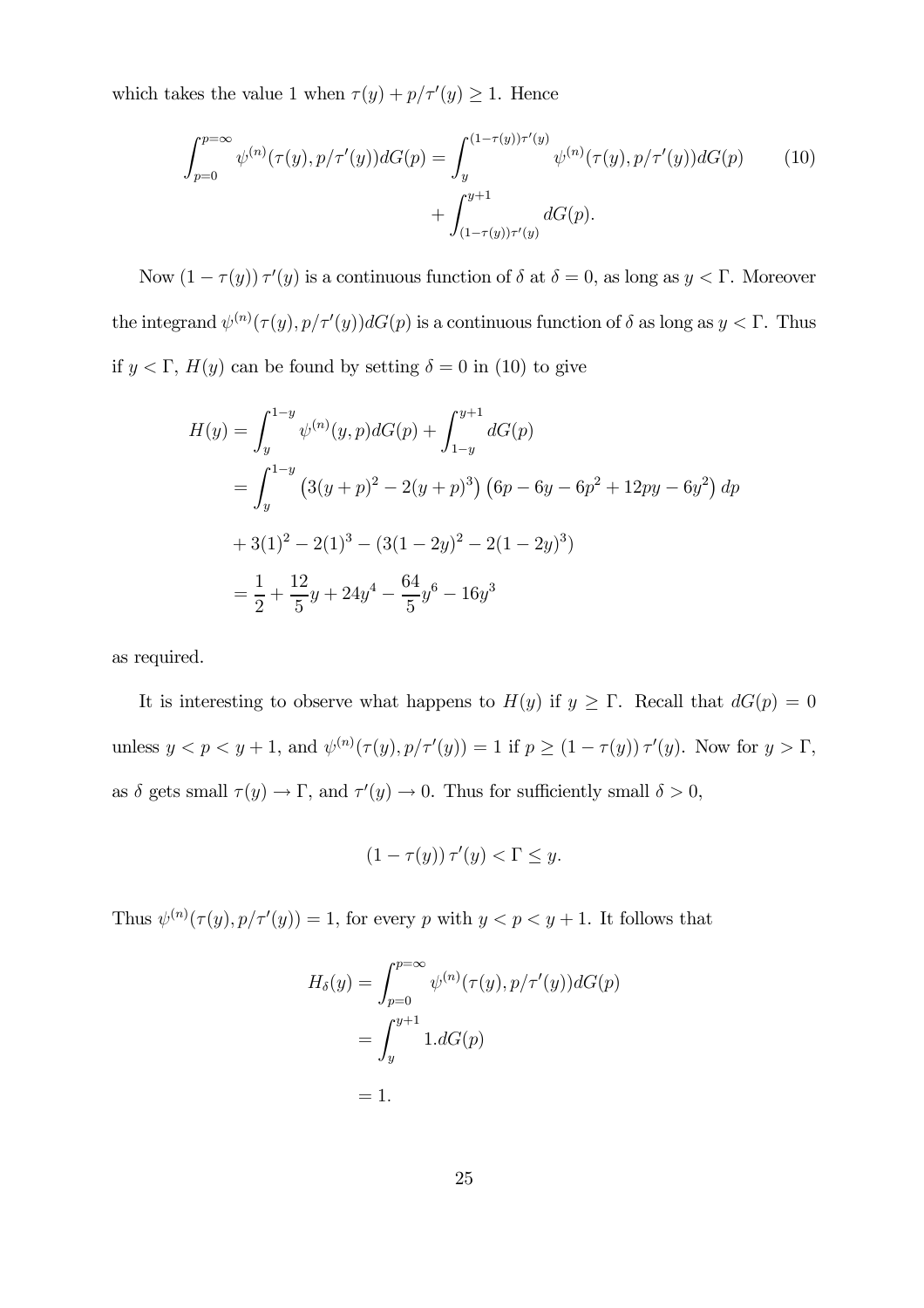The interpretation here is that for sufficiently small  $\delta$  below some threshold, the flow on the line y (in the approximating system) will lose so much at the margin that the nodal price at S will be extremely high. The probability of observing any higher flow is then zero, since this event would mean that the clearing price at S would dispatch more local generation at that node than is needed to meet the maximum possible residual demand.

In the next section we explore how, for a link connecting two single-node markets, we can investigate optimal bidding patterns when the second of our assumptions breaks down, and demand between two ends of a link is correlated. In these circumstances, the answers are provided by a direct calculation rather than the application of the theorems in this section.

### 4 Connecting two single-node markets

Up to now we have assumed that demands and generator offers in the two parts of the network are independent of each other. There are many practical situations in which this independence assumption is questionable. It is not possible to provide general formulae without an assumption of independence, but we can carry out some direct calculations in the case when demand at the two ends of a link are correlated. In this section we look at a simple two-node model in which the demands at the two nodes are drawn from a bivariate distribution.

It turns out to be simpler to work through an example where the loss function  $\tau$  is not smooth. Our major theorems in the previous section are hard to establish with nonsmooth losses as this requires us to work with left and right derivatives of  $\tau$ . However, for the case of a two node network, it is possible to carry out the analysis directly.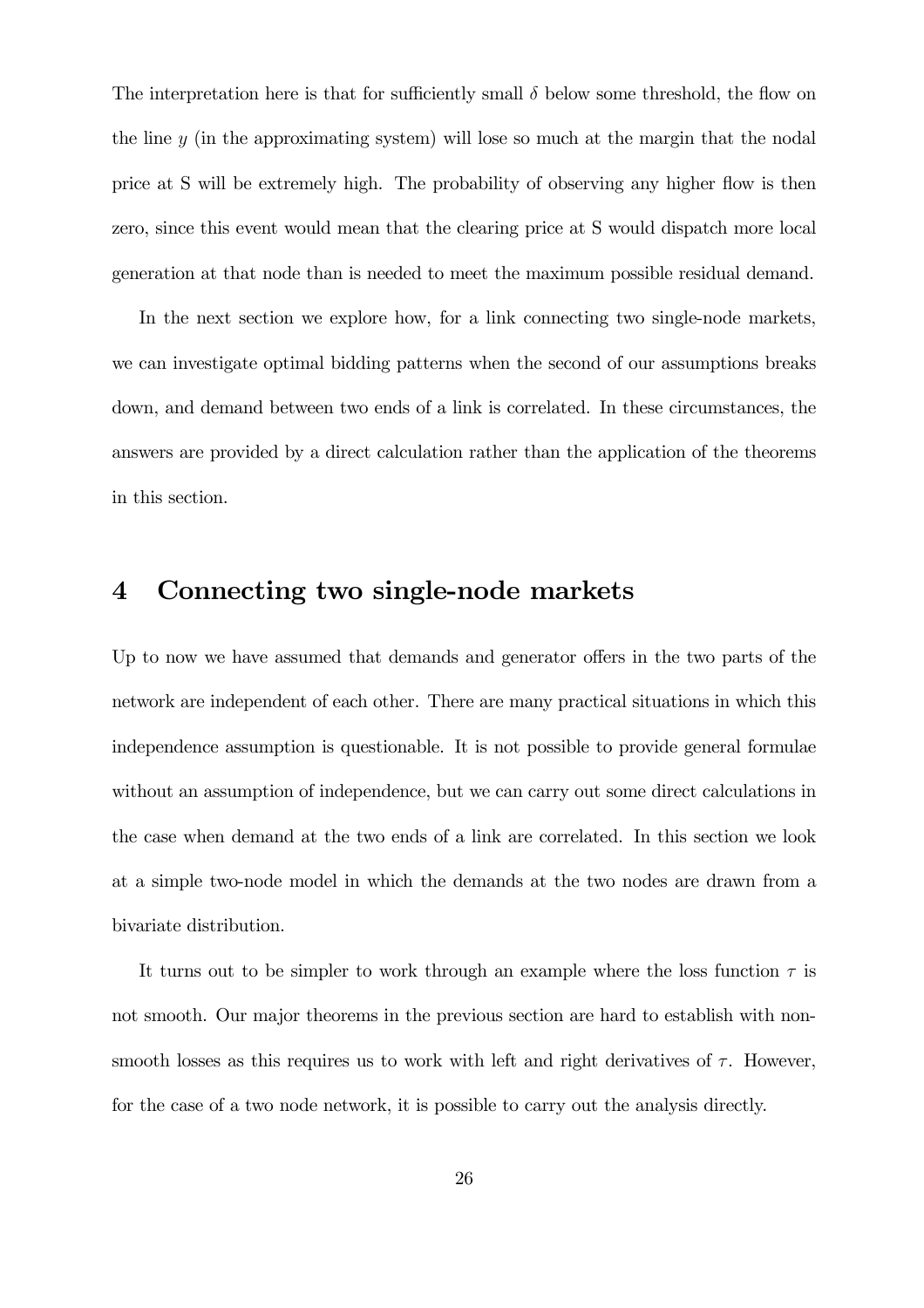Suppose that generator A is located at node s and the aggregate supply function for the other generators at node s is  $S_1(p)$ . The aggregate supply function at node n is  $S_2(p)$ . Suppose also that demand at node s is  $D_1(p) + \epsilon_1$  and demand at node n is  $D_2(p) + \epsilon_2$ where  $\epsilon_1$  and  $\epsilon_2$  are random shocks with  $(\epsilon_1, \epsilon_2)$  drawn from a bivariate distribution on the positive orthant.

We want to calculate the optimal offer for generator A and so we wish to derive the  $\psi$  function at node s. We suppose that generator A offers q at price p at node s. We will show that this offer fails to be completely dispatched exactly when  $(\epsilon_1, \epsilon_2)$  falls into a particular region in the positive orthant.

Because we will allow the loss in the link to be a non-smooth function, we need to adjust the optimality conditions. Specifically (7) becomes

$$
p_j \tau'_{ij-}(v_{ij}) \ge p_i \ge p_j \tau'_{ij+}(v_{ij}),
$$

where we write  $\tau'_{ij-}$  and  $\tau'_{ij+}$  for the left and right derivatives of  $\tau_{ij}$ .

Let the function  $y(\epsilon_2, p)$  be the flow along sn if the price at s is p and the demand shock at n is  $\epsilon_2$ . We will show that this is well-defined, and decreasing in p, even though we may not have a smooth loss function in the link. First suppose that  $y_1 < y_2$  are two possible flows, both having price at s being p, and demand shock  $\epsilon_2$ , then  $\tau(y_1) < \tau(y_2)$ . From flow balance at node  $n$ ,  $D_2(p_{n1}) - S_2(p_{n1}) < D_2(p_{n2}) - S_2(p_{n2})$  where  $p_{ni}$  is the price at node *n* associated with flow  $y_i$ . Hence  $p_{n1} > p_{n2}$ . Thus

$$
p \ge p_{n1} \tau'_+(y_1) > p_{n2} \tau'_-(y_2) \ge p
$$

giving a contradiction.

Next we consider the effect on  $y(\epsilon_2, p)$  of a change in p. Let  $p_1 > p_2$  and suppose that  $y(\epsilon_2, p_1) > y(\epsilon_2, p_2)$ . We write  $p_{n1}$  and  $p_{n2}$  for the price at node n associated with  $p_1$  and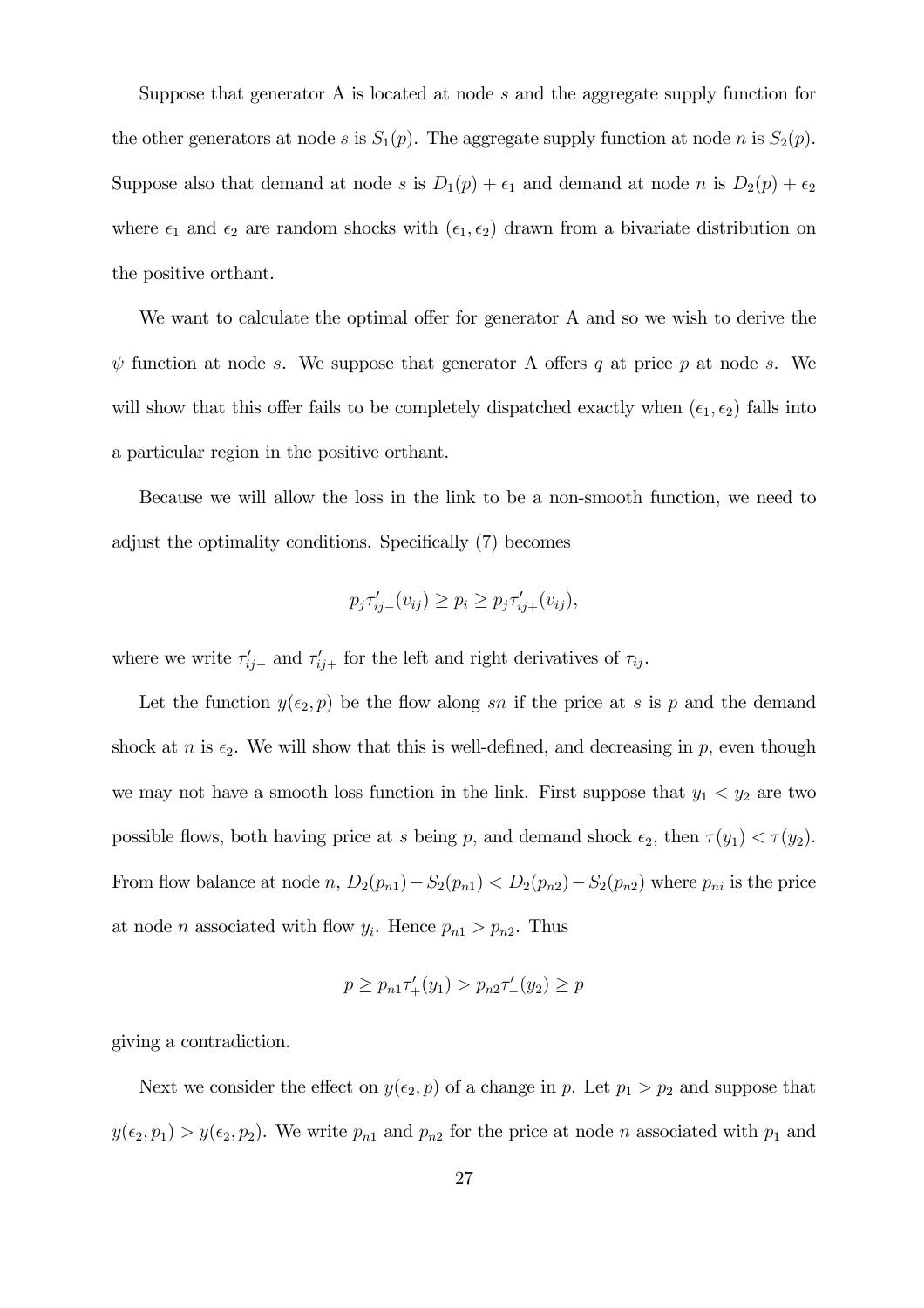p<sub>2</sub>. Then, since  $\tau(y(\epsilon_2, p_1)) > \tau(y(\epsilon_2, p_2))$  from the flow balance equations at node n, we can see that  $p_{n1} < p_{n2}$ . However

$$
p_{n1} \ge p_1/\tau'_{-}(y(\epsilon_2, p_1)) > p_2/\tau'_{+}(y(\epsilon_2, p_2)) \ge p_{n2}
$$

giving a contradiction.

We define

$$
T(q, p, \epsilon_2) = q + S_1(p) - D_1(p) - y(\epsilon_2, p).
$$

Observe that  $y(\epsilon_2, p)$  is increasing in  $\epsilon_2$ , so T is a decreasing function for fixed q and p. The equation  $\epsilon_1 = T(q, p, \epsilon_2)$  defines a monotonic curve for fixed q and p, and as we show below an offer of  $(q, p)$  is not fully dispatched exactly when  $(\epsilon_1, \epsilon_2)$  lies to the left of this curve.

**Lemma 10**  $\psi(q, p) = \Pr\{(\epsilon_1, \epsilon_2) : \epsilon_1 < T(q, p, \epsilon_2)\}.$ 

#### Proof

We want to show that an offer of  $q$  at price  $p$  is not fully dispatched if and only if  $\epsilon_1 < T(q, p, \epsilon_2)$ . Suppose that the offer is fully dispatched, so the price at s is at least p. and hence from our discussion above the flow entering the link is no more than  $y(\epsilon_2, p)$ . The supply from other generators at s is at least  $S_1(p)$ , and the demand is no more than  $D_1(p)$ . Hence the supply is at least  $q+S_1(p)$ , and the outflow is at most  $\epsilon_1+D_1(p)+y(\epsilon_2, p)$ . Thus flow balance implies  $\epsilon_1 \geq T(q, p, \epsilon_2)$ .

On the other hand if the offer is not fully dispatched then the price is  $p$  or less and the total supply is strictly less than  $q + S_1(p)$ . The flow entering the link is at least  $y(\epsilon_2, p)$ with total demand at node s of at least  $\epsilon_1 + D_1(p)$ . Thus flow balance implies that the total supply is at least  $\epsilon_1 + D_1(p) + y(\epsilon_2, p)$ . So  $\epsilon_1 < T(q, p, \epsilon_2)$  as required.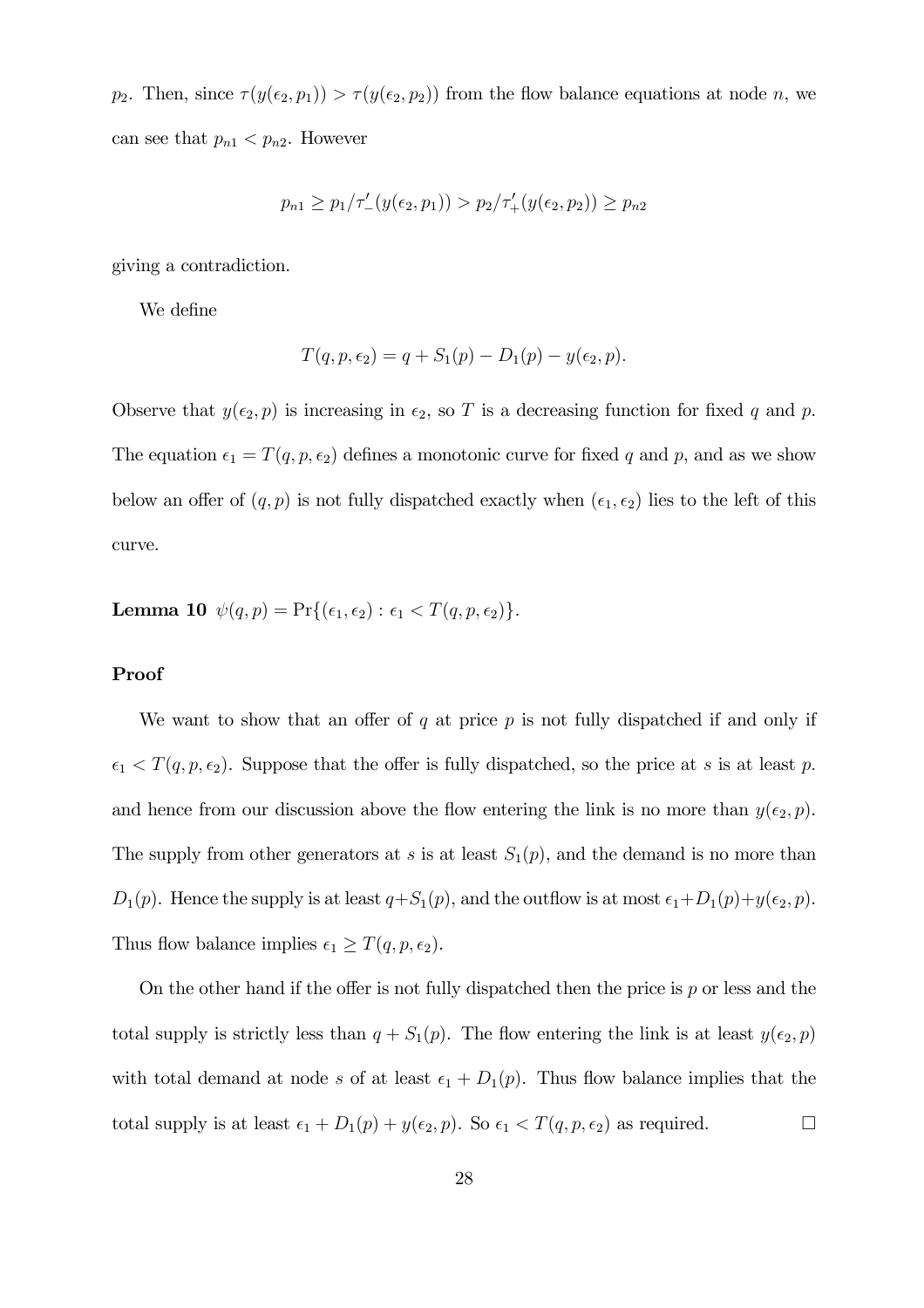We consider a specific example. Consider a transmission line linking s and n which has no capacity limit and has linear losses so

$$
\tau(y) = \begin{cases} \alpha y & y > 0 \\ \left(\frac{1}{\alpha}\right)y & y \le 0 \end{cases}
$$
\n(11)

We need to start by calculating the function  $y(\epsilon_2, p)$ . We fix  $\epsilon_2$  and p and let  $p_n$  be the price at node *n*. Then  $y$  and  $p_n$  must satisfy

$$
\tau(y) = D_2(p_n) + \epsilon_2 - S_2(p_n),
$$
  

$$
\tau'_{-}(y) \ge \frac{p}{p_n} \ge \tau'_{+}(y),
$$

It is then straightforward to check that  $y$  defined as follows is the only solution to these conditions.

$$
y(\epsilon_2, p) = \begin{cases} \alpha(D_2(\alpha p) + \epsilon_2 - S_2(\alpha p)) & \epsilon_2 < S_2(\alpha p) - D_2(\alpha p) \\ \frac{1}{\alpha} (D_2(p/\alpha) + \epsilon_2 - S_2(p/\alpha)) & \epsilon_2 > S_2(p/\alpha) - D_2(p/\alpha) \\ 0 & \text{otherwise.} \end{cases}
$$

Hence as a function of  $\epsilon_2$ , T is piecewise linear and the region where the offer is not fully dispatched is simply the shaded region shown in Figure 2.

#### 4.1 Optimal offers with correlated and uncorrelated demand

Now we will specialise our example even further. Our aim is to investigate the form of an optimal offer when there is correlated demand at two ends of a link and compare this with the optimal offer when demand is uncorrelated. The optimal choice of offer depends on the profit function  $R$ . We shall suppose that there are no contracts and the generator costs are independent of quantity dispatched (as may occur with a hydro generator). Thus  $R(q, p) = pq.$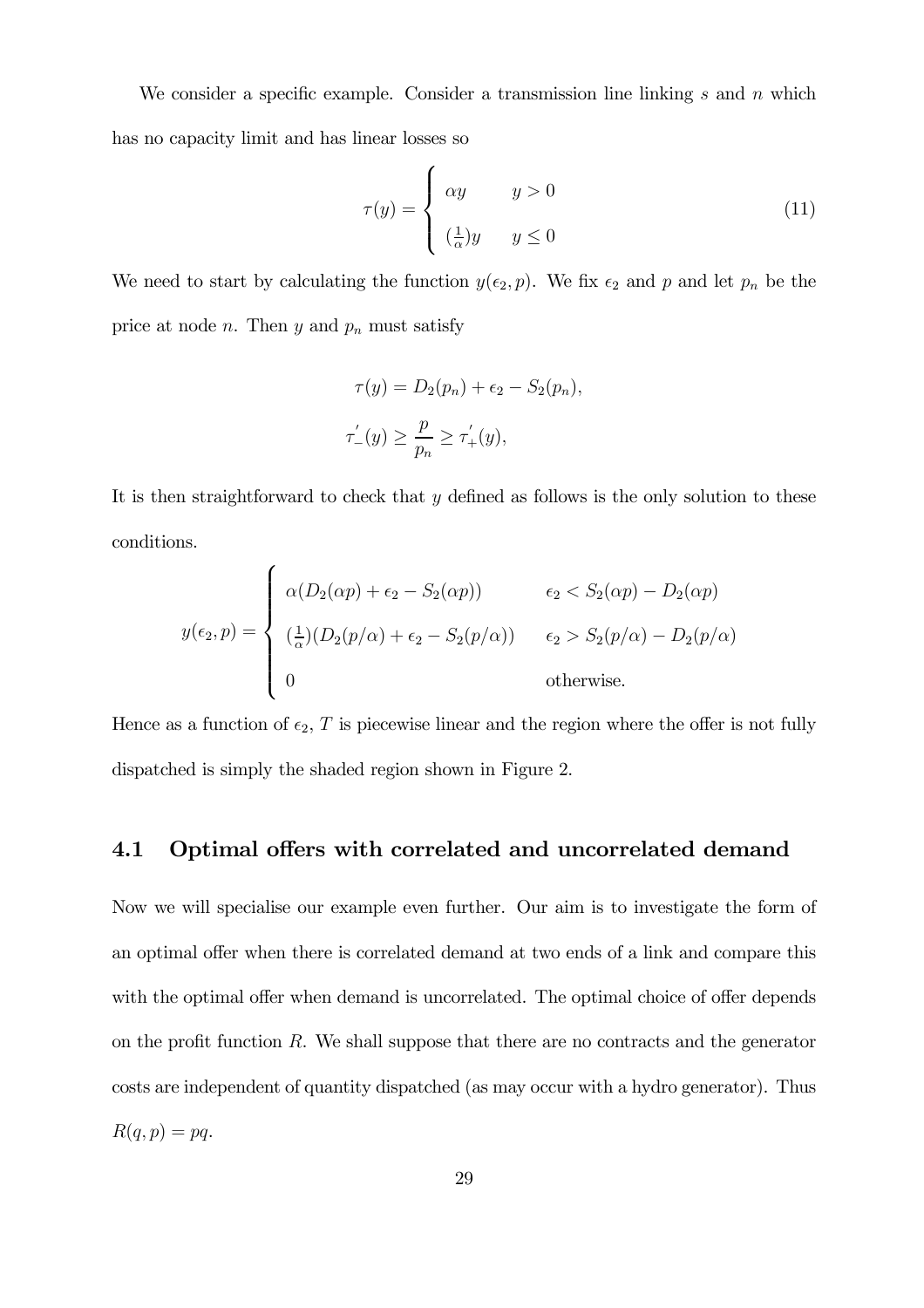

Figure 2: The region  $\epsilon_1 \leq T(q, p, \epsilon_2)$ 

Following [2] we will use  $\psi$  to calculate the optimal offer curve, which can be obtained using the function

$$
Z(q,p) = \frac{\partial \psi}{\partial p}(q,p)\frac{\partial R}{\partial q}(q,p) - \frac{\partial \psi}{\partial q}(q,p)\frac{\partial R}{\partial p}(q,p).
$$
 (12)

If  $Z(q, p) = 0$  defines an nondecreasing curve  $q = S(p)$  with  $Z(q, p) \ge 0$  when  $q < S(p)$ and  $Z(q, p) \leq 0$  when  $q > S(p)$ , then  $S(p)$  is a locally optimal offer curve.

We suppose that demand at the two ends of the link have the same form: both are given  $1 - p + \epsilon$  where  $\epsilon$  is a random shock with  $0 \le \epsilon \le 1$ . Generator A is the only generator at node s. At node  $n$  there is one other generator who offers an offer curve  $S_2(p) = p$ . The losses on the line are linear, as given by (11) with  $\alpha = 4/5$ .

As before we write  $\epsilon_1$  for the demand shock at node s and  $\epsilon_2$  for the demand shock at node n. In order to have continuous derivatives for  $\psi$  we need to be careful that the bivariate distribution of  $(\epsilon_1, \epsilon_2)$  has zero density at the boundaries of the unit square. We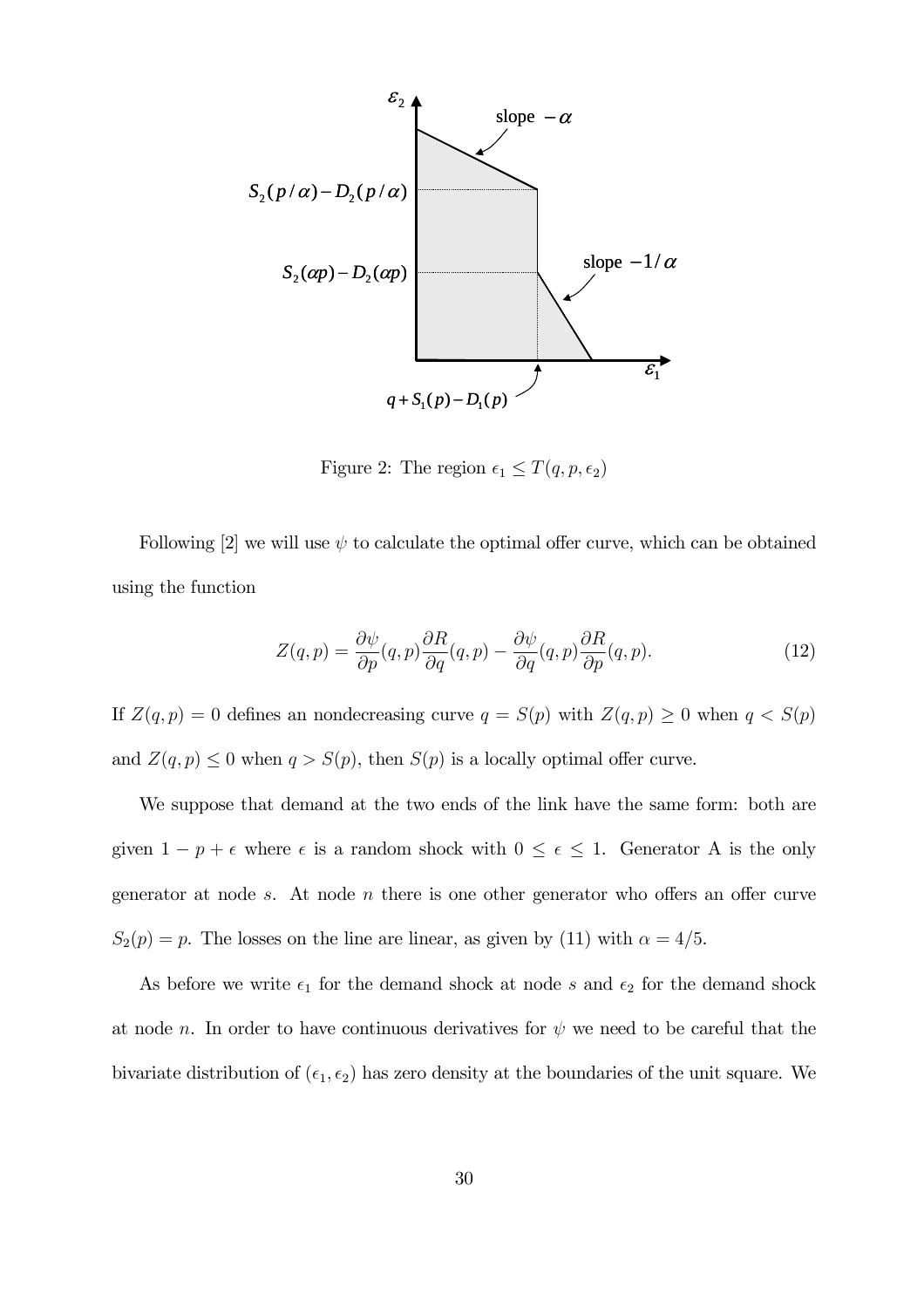consider two cases: the strongly correlated case where  $\epsilon_1$  has a distribution given by

$$
Pr(\epsilon_1 \le x) = x^2(3 - 2x) \tag{13}
$$

and  $\epsilon_2 = \epsilon_1$ ; and the uncorrelated case where both  $\epsilon_1$  and  $\epsilon_2$  have a distribution given by (13) and corresponding joint density function on  $[0, 1] \times [0, 1]$ 

$$
\rho(u, v) = 36(u - u^2)(v - v^2). \tag{14}
$$

We start by determining the  $\epsilon_1 = T(q, p, \epsilon_2)$  line. Now in this example  $S_1(p) = 0$ , so

$$
T(q, p, \epsilon_2) = q - 1 + p - y(\epsilon_2, p) \tag{15}
$$

where

$$
y(\epsilon_2, p) = \begin{cases} (4/5)(1 - (8/5)p + \epsilon_2) & \epsilon_2 < (8/5)p - 1 \\ (5/4)(1 - (5/2)p + \epsilon_2) & \epsilon_2 > (5/2)p - 1 \\ 0 & \text{otherwise.} \end{cases}
$$

#### Strongly correlated case

With  $\epsilon_2 = \epsilon_1$  we just need to calculate the probability that  $(\epsilon_1, \epsilon_2)$  lies on that part of the  $\epsilon_1 = \epsilon_2$  line which is to the left of the  $\epsilon_1 = T(q, p, \epsilon_2)$  line. We need to consider three cases depending on the segment of the T curve that the  $\epsilon_1 = \epsilon_2$  line crosses. At the point where the lines cross we have  $\epsilon_2 = q - 1 + p - y(\epsilon_2, p)$ . The crossing occurs on the vertical section if  $(8/5)p - 1 \le q - 1 + p \le (5/2)p - 1$ , i.e. if  $(3/5)p \le q \le (3/2)p$ . In this case

$$
\psi(q, p) = \Pr(\epsilon_2 \le q - 1 + p)
$$
  
= 
$$
\begin{cases} 0 & q + p < 1 \\ (q + p - 1)^2 (5 - 2q - 2p) & 1 \le q + p \le 2 \\ 1 & q + p > 2 \end{cases}
$$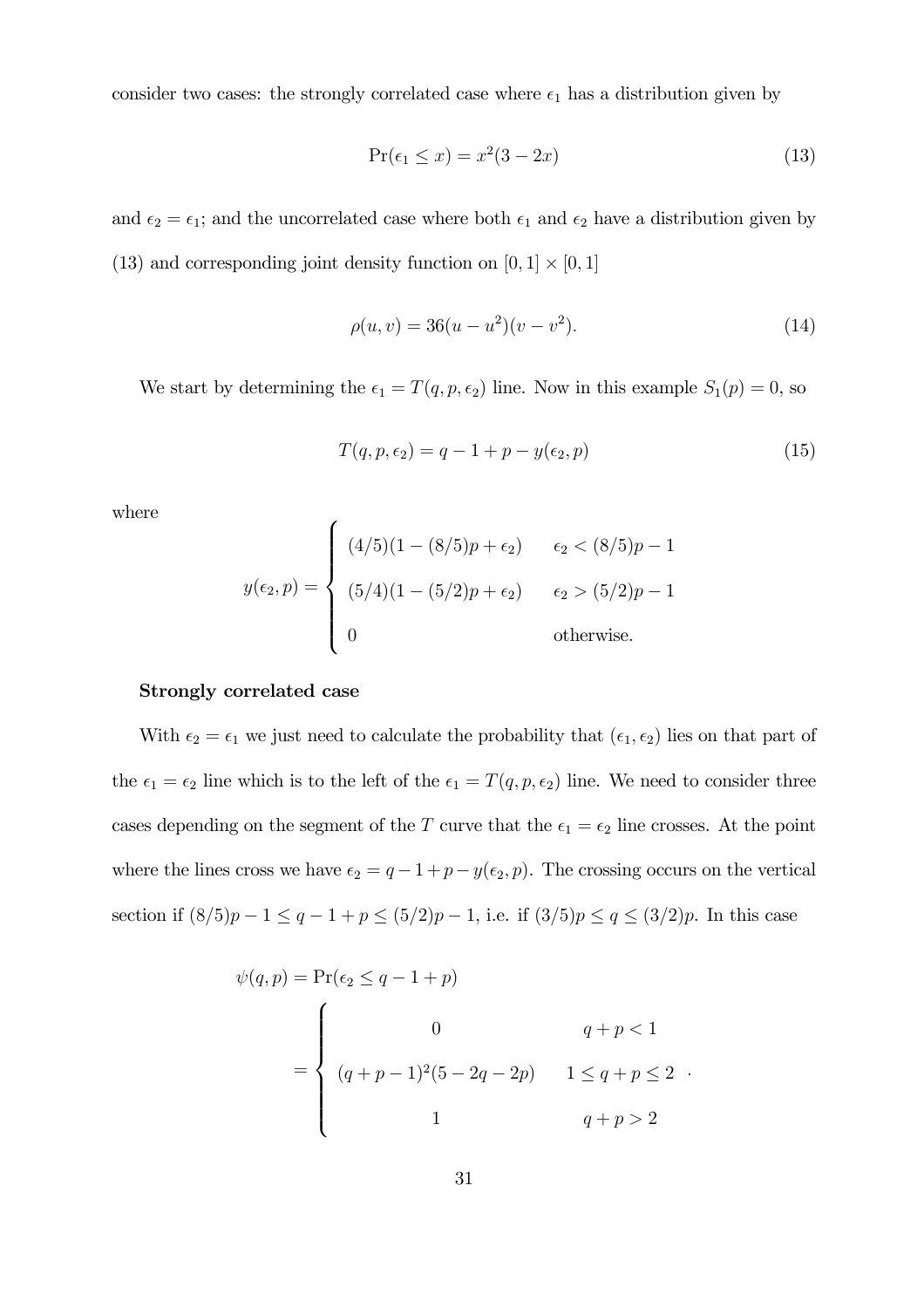Thus in this region

$$
Z(q, p) = \psi_p(q, p) R_q(q, p) - \psi_q(q, p) R_p(q, p)
$$
  
=  $(p - q)(-2(q + p - 1)^2 + 2(q + p - 1)(5 - 2q - 2p))$   
=  $6(p - q)(2 - p - q)(p + q - 1).$ 

In this region, where  $(3/5)p \le q \le (3/2)p$  and  $0 \le \psi \le 1$ , the only potential (locally optimal) offer curve has  $S(p) = p$ , where Z is zero (see Figure 3). With this offer curve the generators at both ends of the link make the same offer and are dispatched equally (since  $\epsilon_1 = \epsilon_2$ ).

The second case we need to consider, has the  $\epsilon_1 = \epsilon_2$  line crossing the T curve on the section corresponding to flow from n to s (low  $\epsilon_2$ ): this occurs if  $q < (3/5)p$ . In this case, at the crossing we have

$$
\epsilon_2 = q - 1 + p - (4/5)(1 - (8/5)p + \epsilon_2)
$$
  
i.e. 
$$
\epsilon_2 = \frac{19}{15}p + \frac{5}{9}q - 1.
$$

And so

$$
\psi(q, p) = \Pr(\epsilon_2 \le \frac{19}{15}p + \frac{5}{9}q - 1)
$$
  
= 
$$
\begin{cases} 0 & \frac{19}{15}p + \frac{5}{9}q < 1 \\ \left(\frac{19}{15}p + \frac{5}{9}q - 1\right)^2 \left(5 - \frac{38}{15}p - \frac{10}{9}q\right) & 1 \le \frac{19}{15}p + \frac{5}{9}q \le 2 \\ 1 & \frac{19}{15}p + \frac{5}{9}q > 2 \end{cases}
$$

Hence in this region

$$
Z(q,p) = 2\left(\frac{19p}{15} - \frac{5q}{9}\right)\left(-\left(\frac{19}{15}p + \frac{5}{9}q - 1\right)^2 + \left(\frac{19}{15}p + \frac{5}{9}q - 1\right)\left(5 - \frac{38}{15}p - \frac{10}{9}q\right)\right)
$$

$$
= 6\left(\frac{19p}{15} - \frac{5q}{9}\right)\left(2 - \frac{19p}{15} - \frac{5q}{9}\right)\left(\frac{19p}{15} + \frac{5q}{9} - 1\right).
$$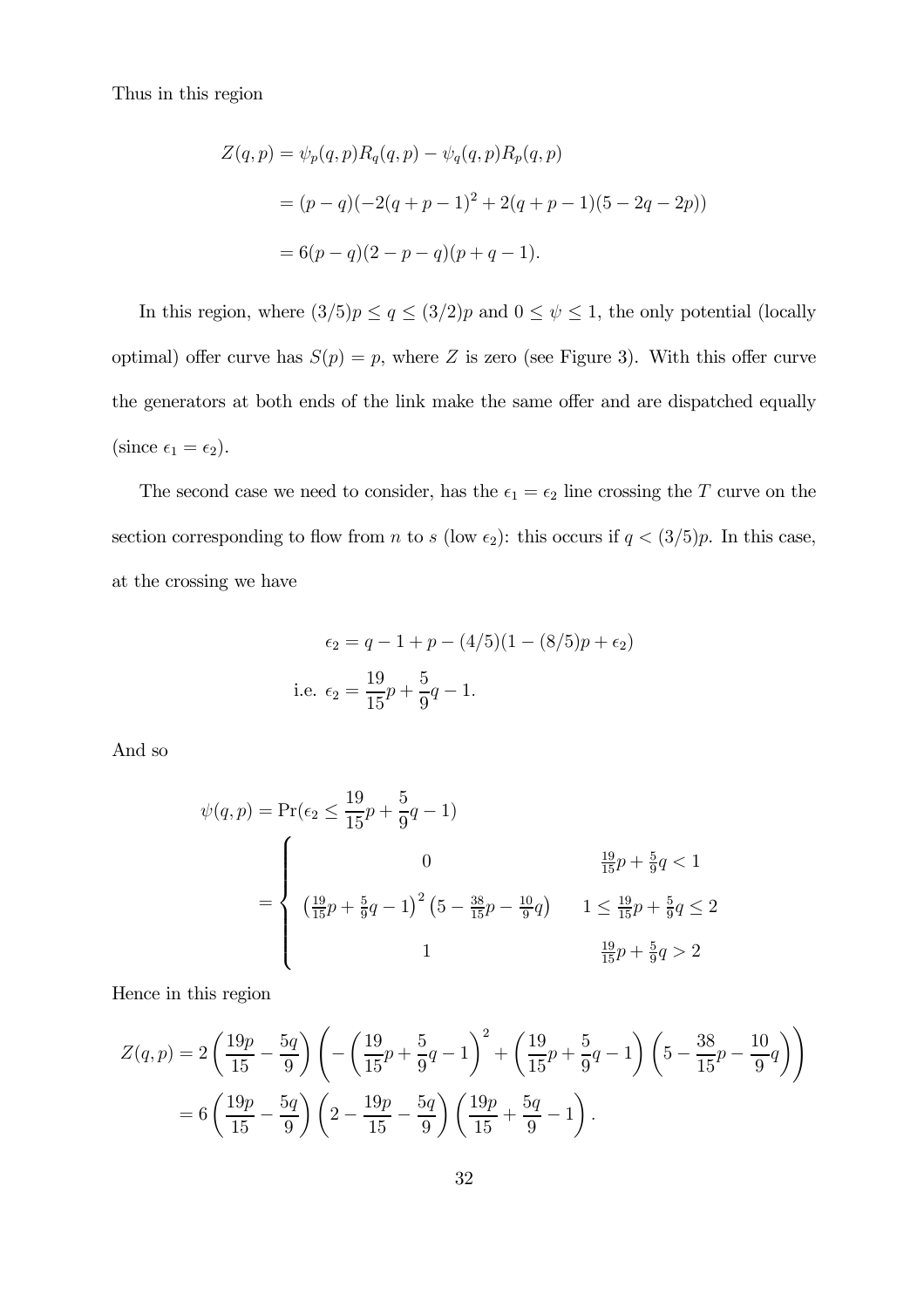It is not hard to check that Z is positive throughout this region (where  $q < (3/5)p$ and  $0 \leq \psi \leq 1$ ) and so there are no potential optimal supply curves to consider.

The final case occurs when the crossing occurs on the section corresponding to flow from s to n, i.e. when  $q > (3/2)p$ . In this case

$$
\epsilon_2 = q - 1 + p - (5/4)(1 - (5/2)p + \epsilon_2)
$$
  
i.e. 
$$
\epsilon_2 = \frac{11}{6}p + \frac{4}{9}q - 1.
$$

And so

$$
\psi(q, p) = \Pr(\epsilon_2 \le \frac{11}{6}p + \frac{4}{9}q - 1)
$$
  
= 
$$
\begin{cases} 0 & \frac{11}{6}p + \frac{4}{9}q < 1 \\ (\frac{11}{6}p + \frac{4}{9}q - 1)^2(5 - \frac{11}{3}p - \frac{8}{9}q) & 1 \le \frac{11}{6}p + \frac{4}{9}q \le 2 \\ 1 & \frac{11}{6}p + \frac{4}{9}q > 2 \end{cases}
$$

Hence in this region

$$
Z(q,p) = 2\left(\frac{11}{6}p - \frac{4}{9}q\right)\left(-\left(\frac{11}{6}p + \frac{4}{9}q - 1\right)^2 + \left(\frac{11}{6}p + \frac{4}{9}q - 1\right)\left(5 - \frac{11}{3}p - \frac{8}{9}q\right)\right)
$$
  
= 6\left(\frac{11p}{6} - \frac{4q}{9}\right)\left(\frac{11p}{6} + \frac{4q}{9} - 1\right)\left(2 - \frac{11p}{6} - \frac{4q}{9}\right).

We can check that the only potential locally optimal supply curve in this region (where  $q > (3/2)p$  and  $0 \le \psi \le 1$ ) is  $S(p) = 33p/8$  (see Figure 3).

Thus we have a second potential offer which is much more aggressive (offering more at any given price) with the aim of capturing larger market share. It remains to check which of these strategies produces the highest profit. For the first offer,  $S(p) = p$  and on this curve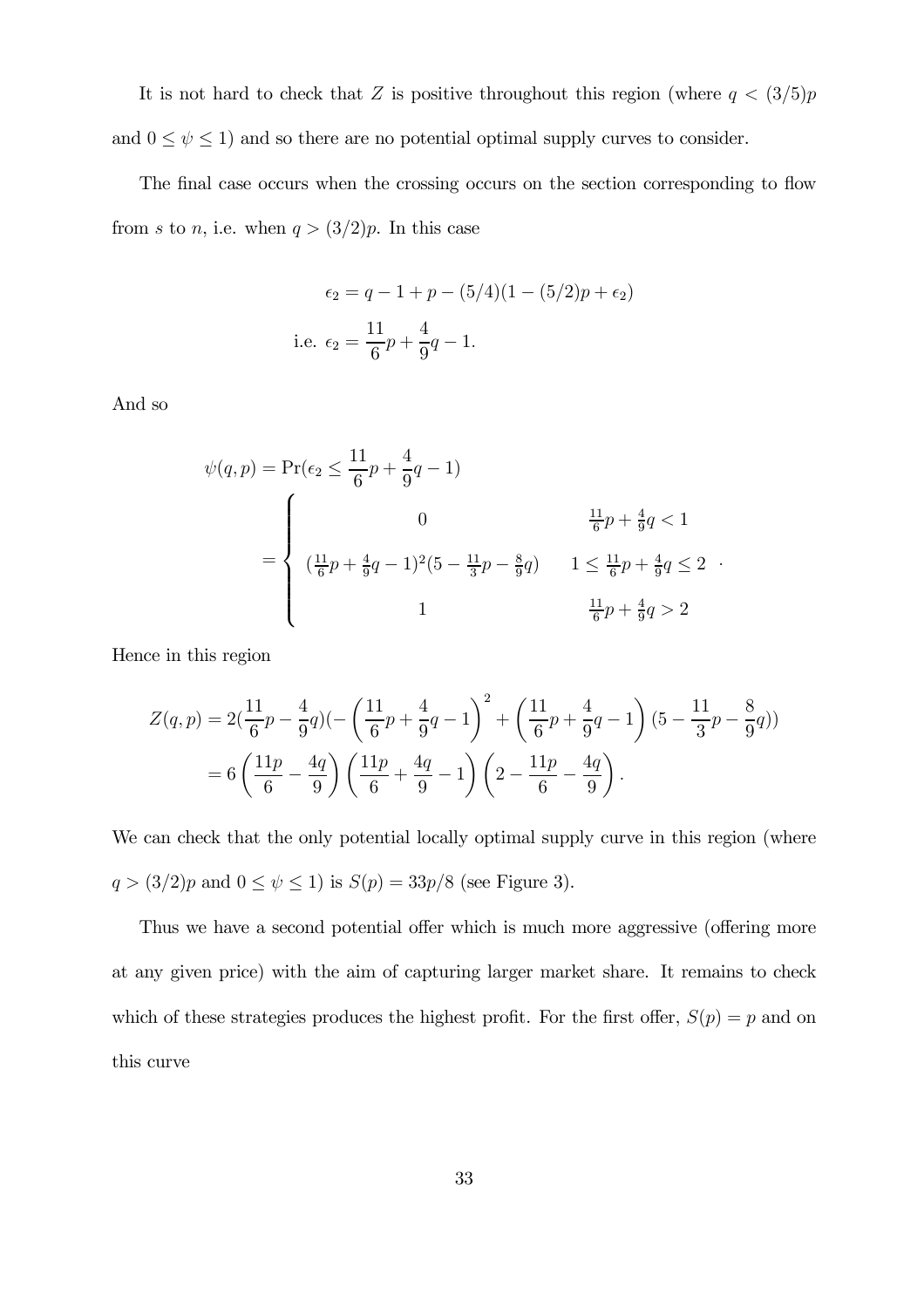$$
\psi(q, p) = (2p - 1)^2 (5 - 2p)
$$

$$
= 28p^2 - 22p - 8p^3 + 5.
$$

The region over which we need to integrate starts at  $p = 1/2$  and ends at  $p = 1$ . Hence the expected profit is

$$
\int_{S} qp d\psi = \int_{1/2}^{1} p^{2} (56p - 22 - 24p^{2}) dp = \frac{247}{120}.
$$

For the second offer curve

$$
\psi(q, p) = \left(\frac{11}{6}p + \frac{4}{9}(33p/8) - 1\right)^2 (5 - \frac{11}{3}p - \frac{8}{9}(33p/8))
$$

$$
= 121p^2 - 44p - \frac{2662}{27}p^3 + 5
$$

and this is defined over the region  $p \in (3/11, 6/11)$ . Thus the expected profit is

$$
\int_{S} qp d\psi = \int_{3/11}^{6/11} \frac{33p^2}{8} (242p - 44 - \frac{2662}{9}p^2) dp = \frac{621}{880}.
$$

Consequently the first solution  $S(p) = p$  is better.

#### Independent case

Now we consider the case where  $\epsilon_1, \epsilon_2$  are independent. Rather than use the result of Theorem 9 we will calculate  $\psi(q, p)$  directly from the regions determined by (15). Now  $\epsilon_1, \epsilon_2$  have a joint continuous distribution with density function  $\rho(u, v)$ . Hence.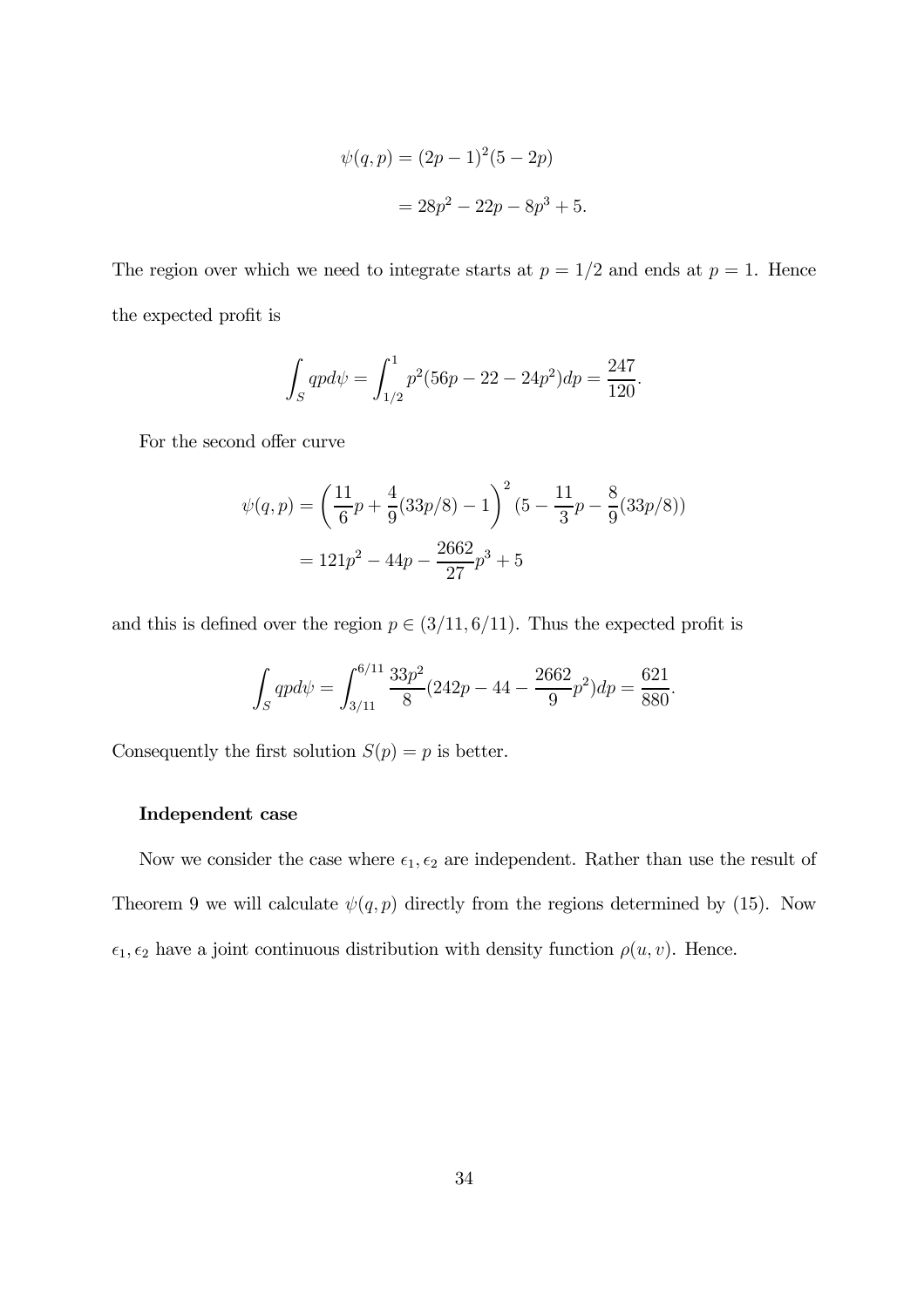$$
\psi(q,p) = \int_0^1 \int_0^{[T(q,p,v)]} \rho(u,v) du dv
$$
  
= 
$$
\int_0^{[(8/5)p-1]} \int_0^{[q+(57/25)p-(9/5)-(4/5)v]} \rho(u,v) du dv
$$
  
+ 
$$
\int_{[(8/5)p-1]}^{[(5/2)p-1]} \int_0^{[q+p-1]} \rho(u,v) du dv
$$
  
+ 
$$
\int_{[(5/2)p-1]}^1 \int_0^{[q+(33/8)p-(9/4)-(5/4)v]} \rho(u,v) du dv.
$$

Here we have used the notation  $[x]$  in the integral limits to indicate that where x lies outside the range  $[0, 1]$  we correct back to this range (i.e. we take the projection of x onto  $[0, 1]$ ).

Now we can calculate  $\psi_q$  and  $\psi_p.$ 

$$
\psi_q(q,p) = \int_0^{[(8/5)p-1]} \rho(q + (57/25)p - (9/5) - (4/5)v, v)dv
$$

$$
+ \int_{[(8/5)p-1]}^{[(5/2)p-1]} \rho(q + p - 1, v)dv
$$

$$
+ \int_{[(5/2)p-1]}^1 \rho(q + (33/8)p - (9/4) - (5/4)v, v)dv
$$

where we take  $\rho$  to have value 0 outside the unit square  $[0, 1] \times [0, 1]$ . Also

$$
\psi_p(q,p) = \int_0^{[(8/5)p-1]} (57/25)\rho(q + (57/25)p - (9/5) - (4/5)v, v)dv \n+ \int_{[(8/5)p-1]}^{[(5/2)p-1]} \rho(q + p - 1, v)dv \n+ \int_{[(5/2)p-1]}^1 (33/8)\rho(q + (33/8)p - (9/4) - (5/4)v, v)dv.
$$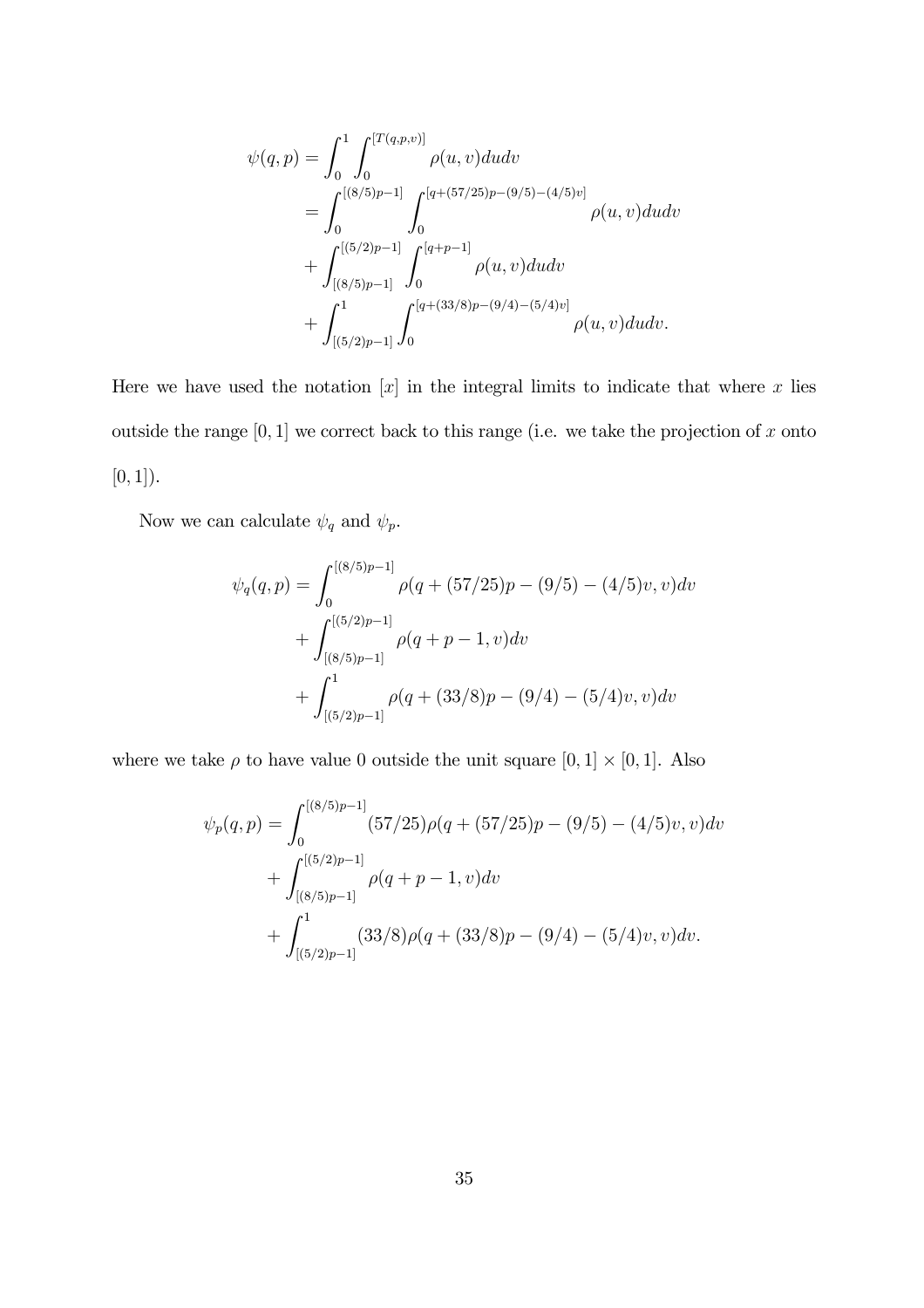

Figure 3: Optimal offers for correlated and independent demand

The next step is to calculate the  $Z$  function.

$$
Z(q, p) = \psi_p(q, p) R_q(q, p) - \psi_q(q, p) R_p(q, p)
$$
  
= 
$$
\int_0^{[(8/5)p-1]} ((57p/25) - q)\rho(q + (57/25)p - (9/5) - (4/5)v, v)dv
$$
  
+ 
$$
\int_{[(8/5)p-1]}^{[(5/2)p-1]} (p-q)\rho(q + p - 1, v)dv
$$
  
+ 
$$
\int_{[(5/2)p-1]}^1 ((33p/8) - q)\rho(q + (33/8)p - (9/4) - (5/4)v, v)dv.
$$

The only  $Z = 0$  line, and the optimal solution, is given by the supply function which occurred as a local, but not global, optimum for the strongly correlated case, i.e.  $S(p)$  =  $33p/8$ . This is shown in Figure 3 with the solution from the strongly correlated case. The offers are only significant in the band where  $\psi$  is between 0 and 1 (which is shown by the dashed lines in the figure).

It is interesting that with uncorrelated demand it is no longer possible to keep flows in the link at zero by offering the same as the other generator, and so the previous optimal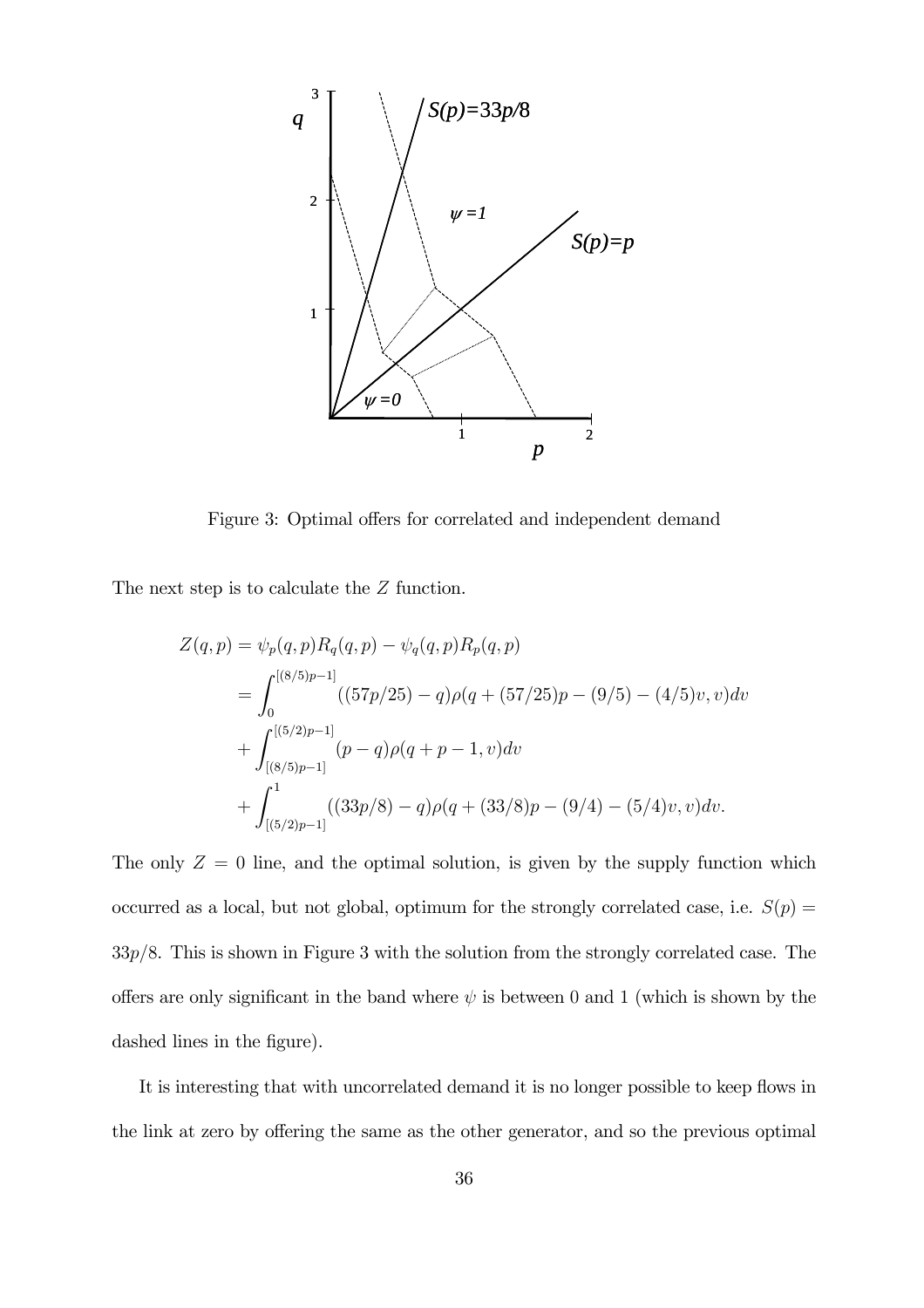offer is no longer effective. We can expect this type of behaviour to occur in other examples. The losses in the link will give an incentive to offering in ways that balance offers at the two ends of the link, but this incentive will be weakened as correlation between demand at the two ends of the link decreases.

## 5 Conclusions

The market distribution function introduced by [2] is a powerful tool for representing the probabilistic behaviour of an electricity market. Previous work has focussed on its use in optimizing the offer of a generator. In this paper we have shown how to use the market distribution function to analyse the probabilistic behaviour of flow on an interconnector. This enables the calculation of the distribution of line rentals for the interconnector. We have also shown how to derive the market distribution function for the interconnected market, allowing the optimization of offers in this environment.

In practice the analysis of the effects of interconnection under uncertainty would typically be studied using a simulation model. In this paper we have explored the extent to which an analytical treatment is possible. This leads to an understanding of the limits of an analytical treatment in contrast to one based on simulation models.

A significant restriction on our analysis is that it takes no account of changes in participant behaviour that arise from the interconnection. As shown by Borenstein et al [6] an interconnection between two markets is likely to induce more competitive behaviour. We conjecture that when the generators adjust their offers after interconnection the expected flow in the interconnector will be less than computed by our analysis. Similarly we expect the price difference to be reduced. This will imply that our estimate of line rentals will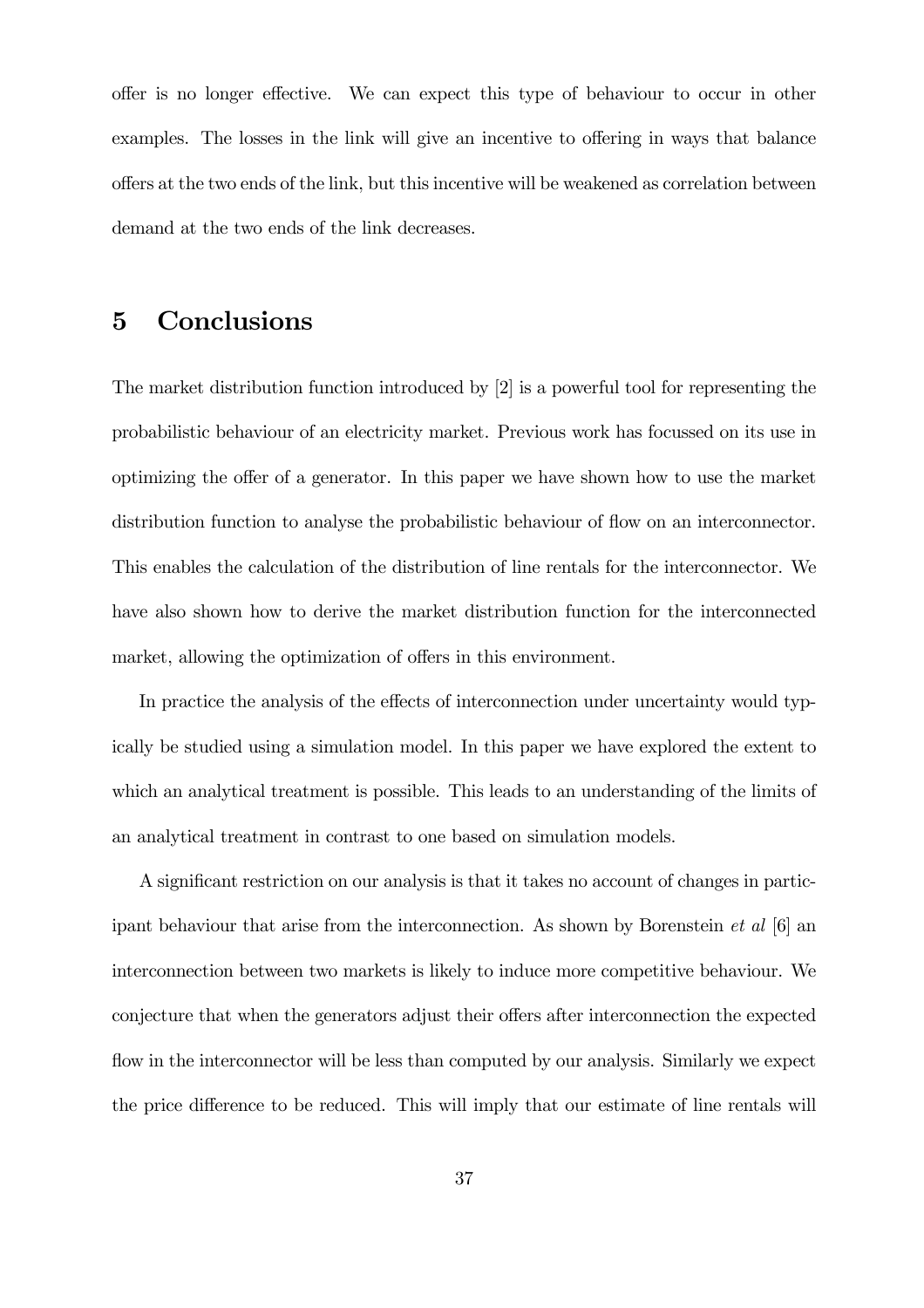be higher than the value that is observed when the generators change their behaviour.

The analysis of interconnection in the first half of the paper is very general. In this framework it is very difficult to establish any results unless the random effects in each market are independent. In practice the variations in electricity demand are dependent on climate and time of day, so there will be significant correlations between demand at the two ends of an interconnector.

In general correlated demand will tend to give an increased correlation in prices at the endpoints of the interconnector. Thus compared with the uncorrelated case we expect a reduction in the flow in the interconnector and the associated rentals. The effect of ignoring correlated demand and strategic generator behaviour is to overestimate the flows and rentals for the interconnector.

### 6 Acknowledgements

The authors would like to thank the anonymous referees for their comments.

# References

- [1] Alvey, T., Goodwin, D., Ma, X., Streiffert, D., Sun, D., (1998) A security-constrained bid-clearing system for the New Zealand wholesale electricity market. IEEE Trans. Power Systems 13:340—346.
- [2] Anderson, E.J., Philpott, A.B., (2002) Optimal offer construction in electricity markets, Mathematics of Operations Research, 27: 82-100.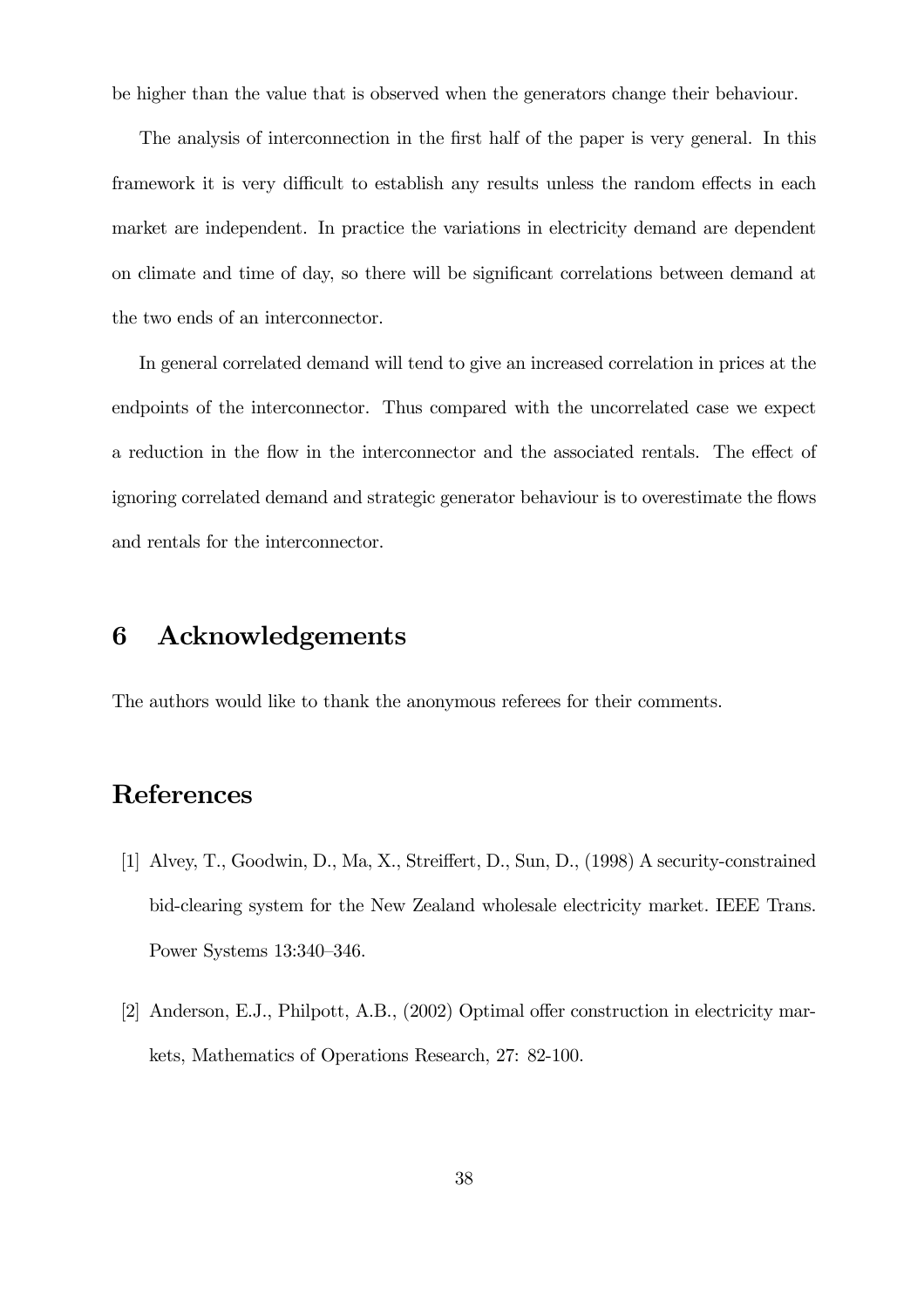- [3] Anderson, E.J., Philpott, A.B., (2002) Using supply functions for offering generation into an electricity market, Operations Research, 50:477-489.
- [4] Baldick, R. Grant, R., Kahn, E., (2004) Theory and application of linear supply function equilibrium in electricity markets, Journal of Regulatory Economics, 25:143- 167.
- [5] Berry, C.A., Hobbs B.F., Meroney, W.A., O'Neill, R.P., Stewart W.R., (1999) Understanding how market power can arise in network competition: a game theoretic approach, Utilities Policy, 8:139-158.
- [6] Borenstein, S., Bushnell, J., Stoft, S., (2000) The competitive effects of transmission capacity in a deregulated electricity industy, RAND Journal of Economics, 31:294- 325.
- [7] Cardell, J.B., Hitt, C.C., Hogan, W.W., (1997) Market power and strategic interaction in electricity networks, Resource and Energy Economics, 19:109-137.
- [8] Chao, H., Peck, S., (1996) A market mechanism for electric power transmission, Journal of Regulatory Economics, 10:25-59.
- [9] Day, C.J., Hobbs, B.F., Pang, J.-S., (2002) Oligopolistic competition in power networks: A conjectured supply function approach, IEEE Transactons on Power Systems, 17:597-607.
- [10] Green, R., Newbery, D., (1992) Competition in the British electric spot market, Journal of Political Economy, 100:929-953.